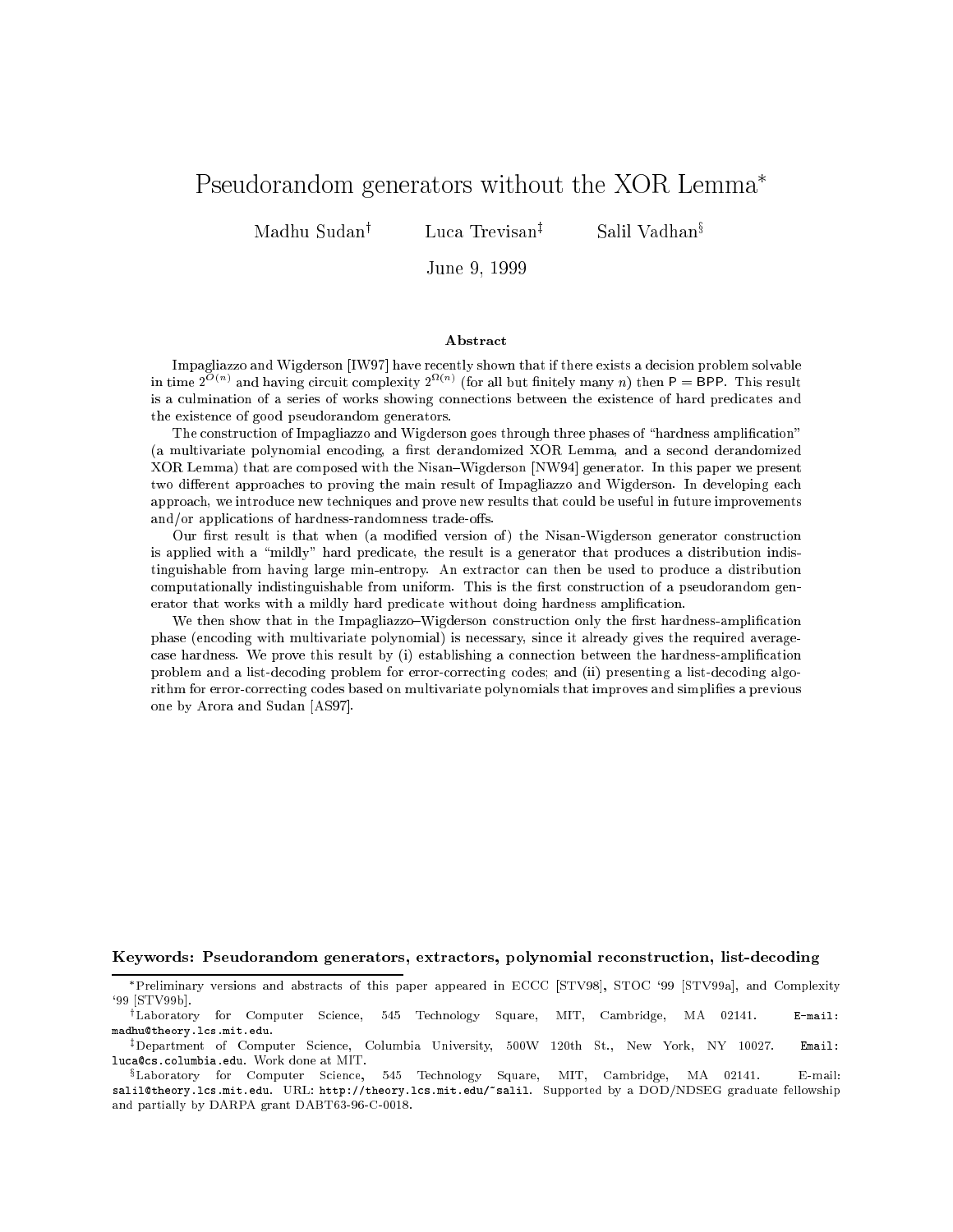# 1 Introduction

This paper continues the exploration of hardness versus randomness trade-offs, that is, results showing that randomized algorithms can be efficiently simulated deterministically if certain complexity-theoretic assumptions are true. We present two new approaches to proving the recent result of Impagliazzo and Wigderson [IW97] that, if there is a decision problem computable in time 2007 and having circuit complexity  $2^{\Omega(n)}$  for all but finitely many n, then  $\mathsf{P} = \mathsf{BPP}$ . Impagliazzo and Wigderson prove their result by presenting a "randomness-efficient amplification of hardness" based on a derandomized version of Yao's XOR Lemma. The hardness-amplification procedure is then composed with the Nisan–Wigderson (NW) generator [NW94] and this gives the result. The hardness amplication goes through three steps: an encoding using multivariate polynomials (from [BFNW93]), a first derandomized XOR Lemma (from [Imp95]) and a second derandomized XOR Lemma (which is the technical contribution of [IW97]).

In our first result, we show how to construct a "pseudoentropy generator" starting from a predicate with "mild" hardness. Roughly speaking, a *pseudoentropy generator* takes a short random seed as input and outputs a distribution that is indistinguishable from having high min-entropy. Combining our pseudoentropy generator with an extractor, we obtain a pseudorandom generator. Interestingly, our pseudoentropy generator is (a modification of) the NW generator itself. Along the way we prove that, when built out of a mildly hard predicate, the NW generator outputs a distribution that is indistinguishable from having high Shannon entropy, a result that has not been observed before. The notion of a pseudoentropy generator, and the idea that a pseudoentropy generator can be converted into a pseudorandom generator using an extractor, are due to Håstad et al.  $[HILL98]$ <sup>1</sup> Our construction is the first construction of a pseudorandom generator that works using a mildly hard predicate and without hardness amplification.

We then revisit the hardness amplication problem, as considered in [BFNW93, Imp95, IW97], and we show that the first step alone (encoding with multivariate polynomials) is sufficient to amplify hardness to the desired level, so that the derandomized XOR Lemmas are not necessary in this context. Our proof is based on a list-decoding algorithm for multivariate polynomial codes and exploits a connection between the list-decoding and the hardness-amplication problems. The list-decoding algorithm described in this paper is quantitatively better than a previous one by Arora and Sudan [AS97], and has a simpler analysis.

An overview of previous results. The works of Blum and Micali [BM84] and Yao [Yao82] formalize the notion of a pseudorandom generator and show how to construct pseudorandom generators based on the existence of one-way permutations. A pseudorandom generator meeting their definitions (which we call a BMY-type PRG) is a polynomial-time algorithm that on input a randomly selected string of length  $n$  -produces an output of length  $n$  that is computationally indistinguishable from uniform by any adversary of poly(n) size, where  $\epsilon$  is an arbitrarily small constant. Pseudorandom generators of this form and "pseudorandom functions" [GGM86] constructed from them have many applications both inside and outside cryptography (see, e.g.,  $[GGM86, Val84, RR97]$ ). One of the first applications, observed by Yao [Yao82], is  $derandomization - a given polynomial-time randomized algorithm can be simulated deterministically using$ a BMY-type PRG in time  $2^n$  poly $(n)$  by trying all the seeds and taking the majority answer.

In a seminal work, Nisan and Wigderson [NW94] explore the use of a weaker type of pseudorandom generator (PRG) in order to derandomize randomized algorithms. They observe that, for the purpose of derandomization, one can consider generators computable in time  $poly(2^+)$  (instead of  $poly(t))$  where  $t$  is the length of the seed, since the derandomization process cycles through all the seeds, and this induces an overhead factor 2<sup>t</sup> anyway. They also observe that one can restrict to generators that are good against adversaries whose running time is bounded by a fixed polynomial, instead of every polynomial. They then show how to construct a pseudorandom generator meeting this relaxed definition under weaker assumptions than those used to build cryptographically strong pseudorandom generators. Furthermore, they show that, under a sufficiently strong assumption, one can build a PRG that uses seeds of logarithmic length (which would be impossible for a BMY-type PRG). Such a generator can be used to simulate randomized algorithms in polynomial time, and its existence implies  $P = BPP$ . The condition under which Nisan and Wigderson prove the existence of a PRG with seeds of logarithmic length is the existence of a decision problem (i.e., a predicate  $P: \{0,1\}^n \to \{0,1\}$  solvable in time  $2^{O(n)}$  such that for some positive constant  $\epsilon$  no circuit of size

 $\overline{^{1}$ To be accurate, the term  $\emph{extractor}$  comes fron [NZ96] and postdates the paper of Håstad et al. [HILL98].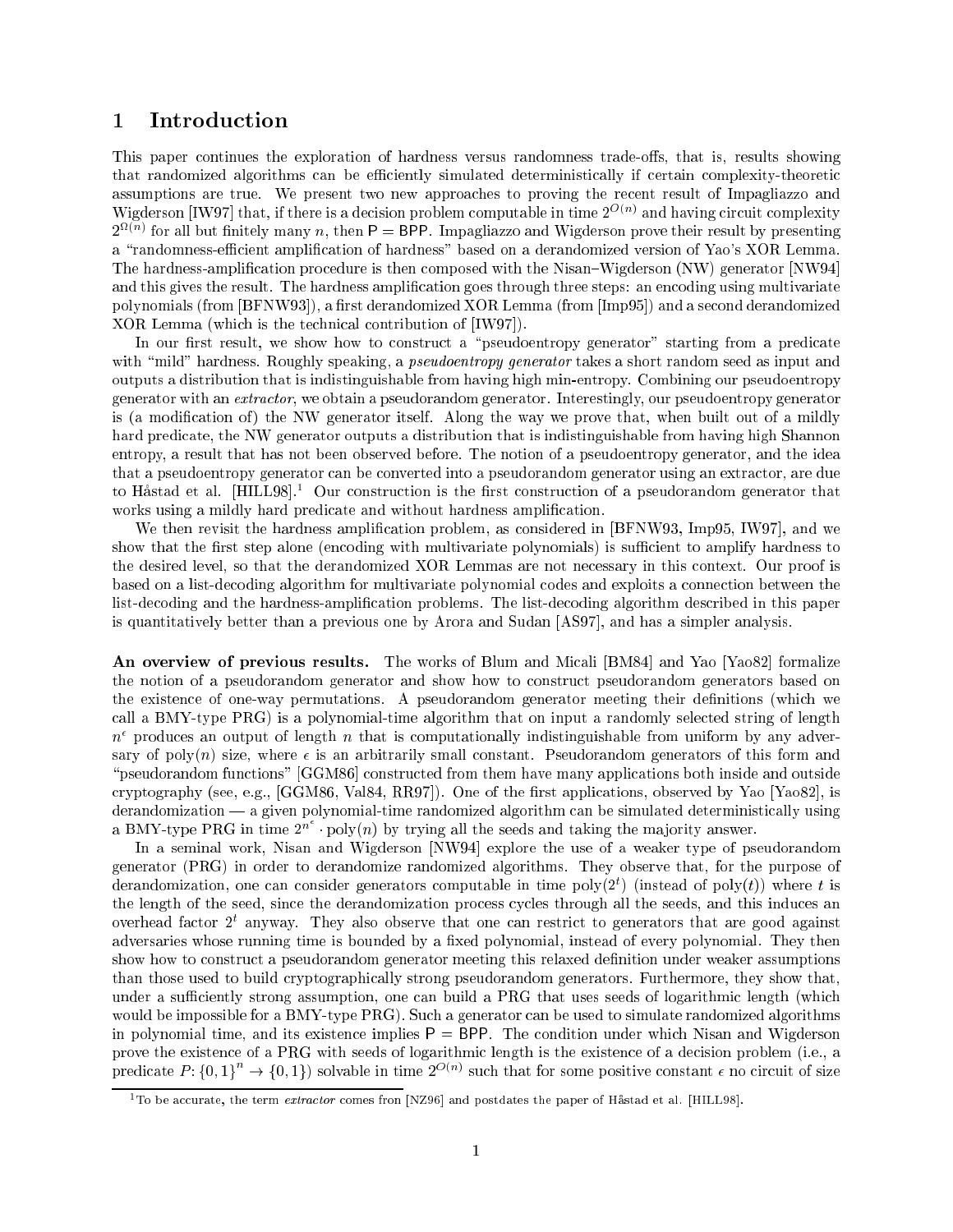$2^{\epsilon n}$  can solve the problem on more than a fraction  $1/2 + 2^{-\epsilon n}$  of the inputs.<sup>2</sup> This is a very strong hardness requirement, and it is of interest to obtain similar conclusions under weaker assumptions.

An example of a weaker assumption is the existence of a *mildly hard* predicate. We say that a predicate is mildly hard if for some fixed  $\epsilon > 0$  no circuit of size  $2^{\epsilon n}$  can decide the predicate on more than a fraction  $1-1/poly(n)$  of the inputs. Nisan and Wigderson prove that mild hardness suffices to derive a pseudorandom generator with seed of  $O(\log |n)$  length, which in turn implies a quasi-polynomial deterministic simulation of BPP. This result is proved by using Yao's XOR Lemma [Yao82] (see, e.g., [GNW95] for a proof) to convert a mildly hard predicate over  $n$  inputs into one which has input size  $n^\ast$  and is hard to compute on a fraction  $1/Z + Z$  and the inputs. A series of subsequent papers attacks the problem of obtaining stronger pseudorandom generators starting from weaker and weaker assumptions. Babai et al. [BFNW93]  $\sin$ ow that a predicate of  $worst-case$  circuit complexity  $2^{+\sqrt{-\gamma}}$  can be converted into a mildly hard one." Impagliazzo [Imp95] proves a derandomized XOR Lemma which implies that a mildly hard predicate can be converted into one that cannot be predicted on more than some constant fraction of the inputs by circuits of  $s$ ize 2  $\,$  . Impagliazzo and Wigderson  $_{[1}$ W97] prove that a predicate with the latter hardness condition can be transformed into one that meets the hardness requirement of [NW94]. The result of [IW97] relies on a different derandomized version of the XOR Lemma than [Imp95]. Thus, the general structure of the original construction of Nisan and Wigderson [NW94] has been preserved in most subsequent works, progress being achieved by improving the single components. In particular, the use of an XOR Lemma in [NW94] continues, albeit in increasingly sophisticated forms, in [Imp95, IW97]. Likewise, the NW generator and its original analysis have always been used in conditional derandomization results since.4 Future progress in the area will probably require a departure from this observance of the NW methodology, or at least a certain amount of revisitation of its main parts.

In this paper, we give two new ways to build pseudorandom generators with seeds of logarithmic length. Both approaches bypass the need for the XOR Lemma, and instead use tools (such as list decoding, extractors, and pseudoentropy generators) that did not appear in the sequence of works from [NW94] to [IW97]. For a diagram illustrating the steps leading up to the results of [IW97] and how our techniques depart from that framework, see Figure 1. Both of our approaches are described in more detail below.



Figure 1: A comparison of our approach with previous ones. Double arrows indicate our results.

<sup>&</sup>lt;sup>2</sup>This has to be true for all but finitely many input lengths  $n$ .

<sup>3</sup> In fact the result of [BFNW93] was somewhat weaker, but it is easily extendable to yield this result.

<sup>4</sup>The techniques of Andreev et al. [ACR97] are a rare exception, but they yield weaker result than the ones of [IW97].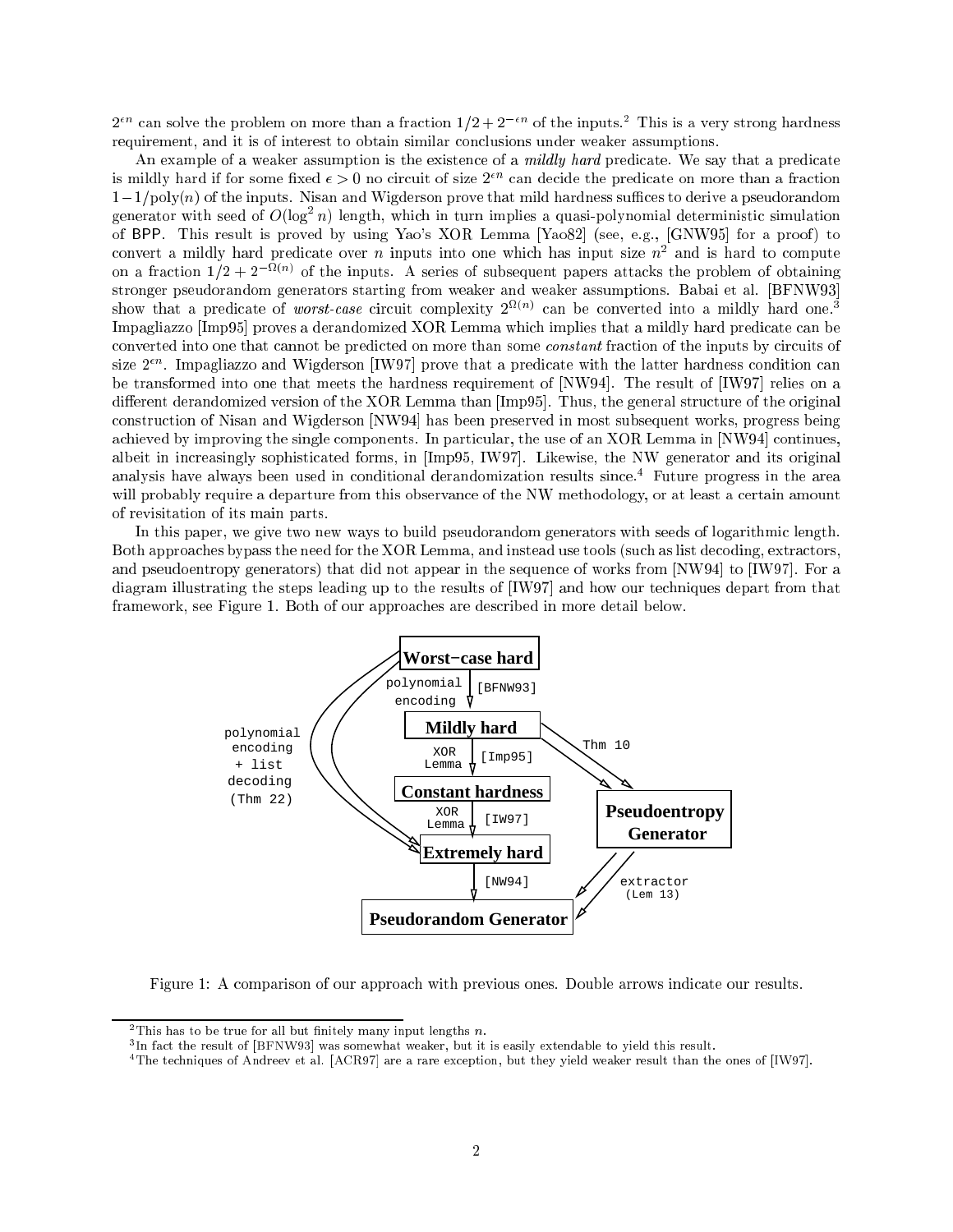A pseudoentropy generator. Nisan and Wigderson show that when their generator is constructed using a very hard-on-average predicate, then the output of the generator is indistinguishable from the uniform distribution. It is a natural question to ask what happens if there are stronger or weaker conditions on the predicate. In this paper we consider the question of what happens if the predicate is only mildly hard. Specically we are interested in whether exponential average-case hardness is really necessary for direct pseudorandom generation. In this paper we first show that, when a mildly hard predicate is used in the NW generator, then there exists a distribution having high Shannon entropy that is indistinguishable from the output of the generator. Our main result is then that, for a mildly hard predicate, a modied version of the NW generator has an output indistinguishable from a distribution with high min-entropy. Such a generator is essentially a \pseudoentropy generator" in the sense of Hastad et al. [HILL98]. The intuition behind our proof is that if a predicate is hard to compute on more than a fraction  $1 - \delta$  of the inputs then there should be some subset of the inputs of density  $\delta$  on which the predicate is very hard — this intuition is made precise by a result of Impagliazzo [Imp95]. Due to the high hardness, the evaluation of the predicate in a random point of this set will be indistinguishable from a random bit. The NW generator constructed with a predicate P works by transforming an input seed s into a sequence of points  $x_1, \ldots, x_m$  from the domain of P; the output of the generator is then  $P(x_1)P(x_2)\cdots P(x_m)$ . For a random seed, each of the points  $x_i$  is uniformly distributed, and so we expect to typically generate  $\delta m$  points from the hard set, so that the output of the generator looks like having  $\delta m$  bits of randomness, that is, it is indistinguishable from some other distribution having (Shannon) entropy  $\delta m$ . The generation of the points  $x_1 \cdots x_m$  can be modied so that the number of points landing in the hard set is sharply concentrated around its expected value  $\delta m$ . The output of the modified generator is then indistinguishable from having high min-entropy. When our generator is composed with a sumclemity good extractor (such as the one in [Tre98]) then the result is a pseudorandom generator. This is the first construction of a pseudorandom generator based on mild average-case hardness that does not rely on hardness amplification. It is also the first application of the notion of a pseudoentropy generator to the construction of PRG in the Nisan–Wigderson sense.

**Remark 1** While in this paper we analyze for the first time the Nisan-Wigderson generator under a weaker assumption than the one originally considered in [NW94], there has also been some work exploring the effect of stronger assumptions on the predicate. Impagliazzo and Wigderson [IW98] show that if the predicate has certain additional properties (such as "downward self-reducibility") then one needs only a uniform hardness assumption on the predicate (rather circuit-complexity assumption). Arvind and Köbler [AK97] and Klivans and van Melkebeek [KvM98] show that if the predicate is hard on average for *nondeterministic* circuits, then the output of the generator is indistinguishable from uniform for nondeterministic adversaries. Therefore it is possible to derandomize classes involving randomness and nondeterminism, such as AM. Trevisan [Tre98] shows that if the predicate is chosen randomly from a distribution having certain properties, then the output is *statistically* close to uniform. This yields the construction of extractors that we use in our generator.

The connection with list decoding of error-correcting codes. Our second result deals with the "list-decoding problem" for error-correcting codes and its connection to amplification of hardness.

We start by describing a new "list-decoding" problem for error-correcting codes. This problem differs from the standard decoding task in that (1) the decoding algorithm is allowed to output a list of nearby codes (rather than a unique nearest codeword) and (2) the decoding algorithm is allowed oracle access to the recieved word, and expected to decode in time much smaller than the length of the codeword. It is also allowed to output implicit representations of the list of codewords, by giving programs to compute the ith coordinate of each codeword. This implicit version of the list-decoding problem is closely related to and inspired by work in program checking and probabilistic checking of proofs.

We show a simple connection between amplification of hardness and the existence of (uniformly-constructible) families of codes with very efficient list-decoders in our sense (Theorem 22). We then show that a recent result of Arora and Sudan [AS97] on polynomial reconstruction leads to a family of error-correcting codes with very efficient list-decoders (Lemmas 23 and 25). In particular, this is sufficient to imply the hardness amplication results of [IW97]. Finally, we simplify the reconstruction procedure of Arora and Sudan and

 $5$ An extractor is an efficient algorithm that on input a distribution sampled from a distribution with high min-entropy has an output that is statistically close to uniform.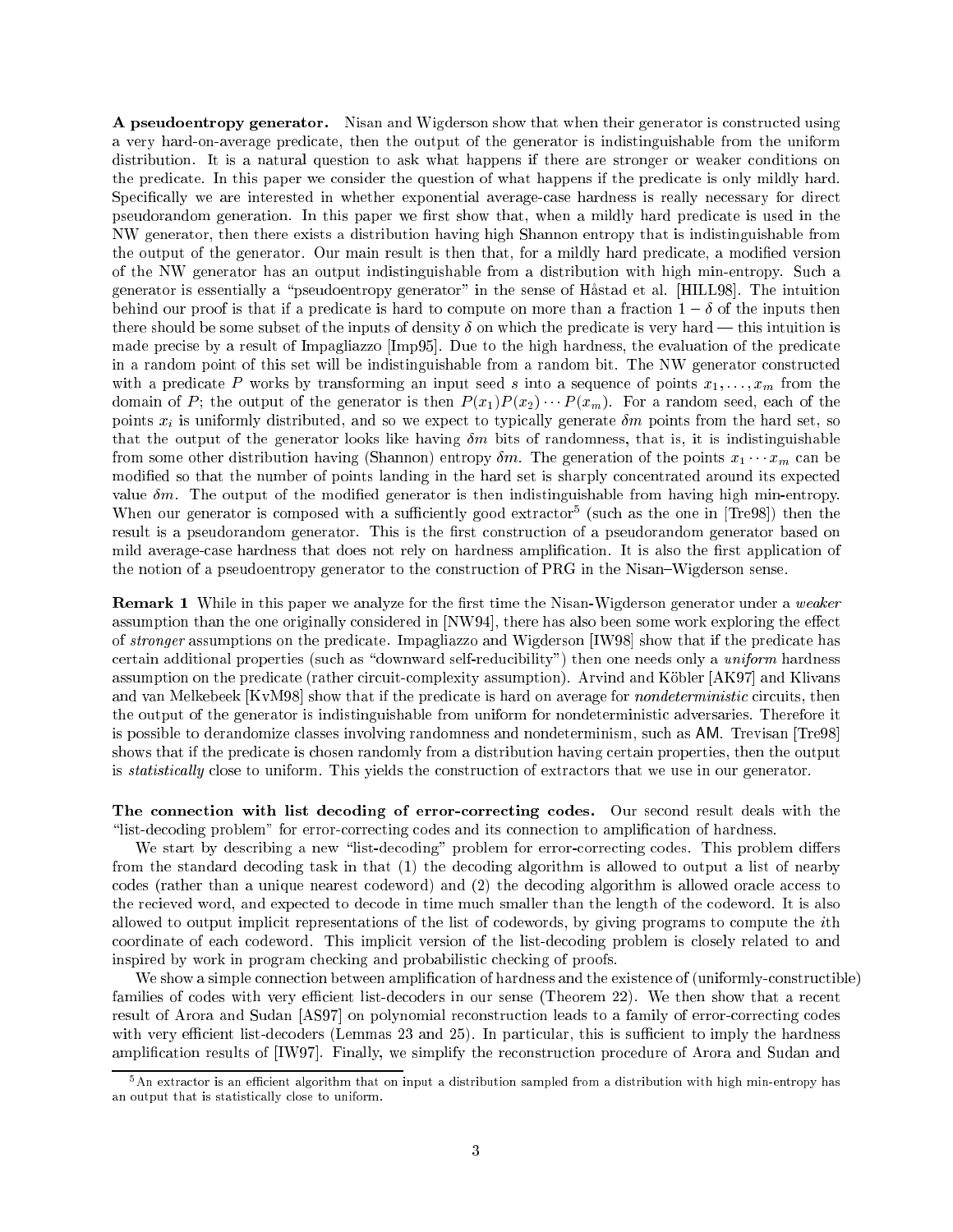give an analysis (Theorem 26) that works for a wider range of parameters and has a much simpler proof. (In contrast the analysis of Arora and Sudan relies on their difficult analysis of their "low-degree test" for the "highly noisy" case.)

Th polynomial reconstruction problem has been studied for its applications to program checking, average case hardness results for the permanent, and random self-reducibility of complete problems in high complexity classes  $|$ BF90, Lipe9, GLR+91, FF95, GS92, FL90, CFS99]. The applicability of polynomial reconstruction to hardness versus randomness results was demonstrated by Babai et al. [BFNW93]. They show that the existence of a polynomial reconstruction procedure implies that one can convert a worst-case hard predicate into one which is mildly average-case hard by encoding it as a polynomial. In effect our analysis shows that already at this stage the polynomial function is very hard, hard enough to use with the [NW94] pseudorandom generator. This connection between polynomial reconstruction and hardness amplification has also been observed independently by Avi Wigderson [Wig98] and S. Ravi Kumar and D. Sivakumar [KS98].

## 2 Preliminaries

We write  $U_n$  for the uniform distribution on  $\{0,1\}$ . The *statistical difference* between two random variables X and Y on a universe U is defined to be  $\max_{S\subset U}$   $\Pr[X\in S]$  –  $\Pr[Y\in S]$ .

Our main ob jects of study are pseudorandom generators:

**Definition 2** A function  $G: \{0,1\}^n \to \{0,1\}^n$  is an  $(s, \varepsilon)$  pseudorandom generator if no circuit of size s can distinguish G from  $U_n$  with advantage greater than  $\varepsilon$ . That is, for every circuit C of size s,

$$
|\Pr\left[C(U_n) = 1\right] - \Pr\left[C(G(U_d)) = 1\right]| \le \varepsilon.
$$

We begin by recalling the Nisan–Wigderson construction of pseudorandom generators.

# 3 The Nisan-Wigderson generator

The combinatorial construction underlying the NW generator is a collection of sets with small intersections, called a design.

**Lemma 3 (design [NW94])** For every  $\ell, m \in \mathbb{N}$ , there exists a a family of sets  $S_1, \ldots, S_m \subset \{1, \ldots, d\}$ such that

- $\ell^2$  $-$ n m ,
- 2. For all i,  $|S_i| = \ell$ , and
- 3. For all  $i \neq j$   $|S_i \cap S_j| \leq \log m$ ,

 $\sim$ 

 $m$ oreover, such a family can be found deterministically in time  $\mathsf{poly}(m,2^+)$ 

For concreteness, one can think of  $m = 2^{\theta \ell}$  for some small constant  $\theta > 0$ , so that  $d = O(\ell) = O(\log m)$ . Given such a family of sets, the NW generator takes a uniformly distributed string of length  $d$  and produces m strings of length  $\cdots$  that is, given parameters  $\cdots$  and  $\cdots$  and  $\cdots$  and  $\cdots$  given by Lemma define  $N W_{\ell,m}: \{0,1\} \rightarrow (\{0,1\})^m$  by

$$
NW_{\ell,m}(x) = (x_{S_1}, x_{S_2}, \ldots, x_{S_m}),
$$

where  $x_{S_i}$  denotes the projection of x onto the coordinates specified by  $S_i$ .

The key property of this generator used in [NW94, IW97] is that the strings  $x_{S_i}$  behave as if they are independent when they are used as inputs to a hard function. Let  $P: \{0,1\} \rightarrow \{0,1\}$  be any predicate. Then the NW pseudorandom generator using P is a function NW-PRG<sub>Um</sub>:  $\{0,1\}^+\to\{0,1\}^+\$  given by

$$
NW-PRG_{\ell,m}^{P}(x) = P(x_1)P(x_2)\cdots P(x_m), \qquad \text{where } (x_1,\ldots,x_m) = NW_{\ell,m}(x)
$$

The main theorem of [NW94] is that if  $P$  is taken to be a sufficiently hard (on average) predicate. NW-PRG $_{\ell,m}$  is a good pseudorandom generator.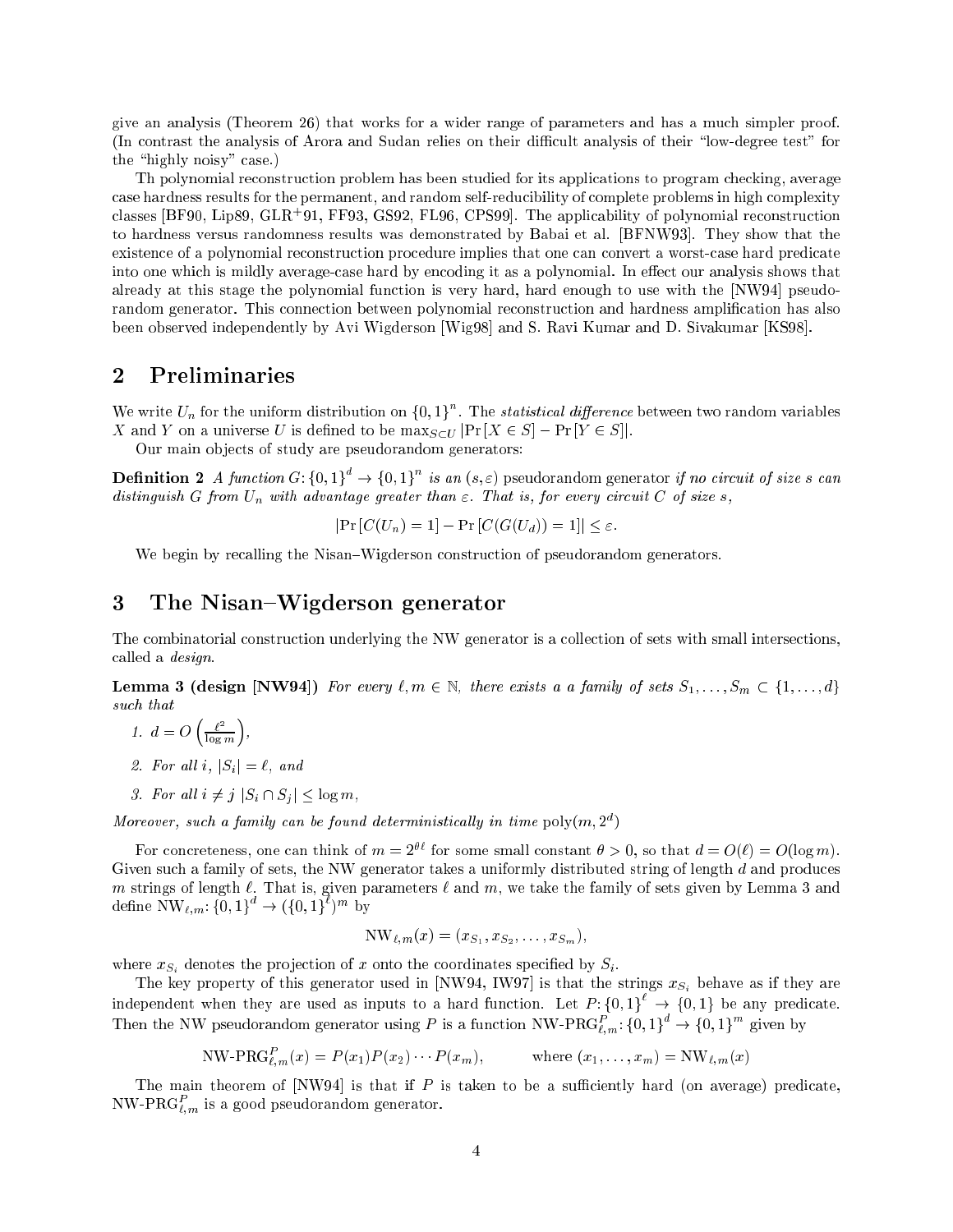**Theorem 4 ([NW94])** Suppose  $P: \{0,1\}^{\ell} \to \{0,1\}$  is a predicate such that no circuit of size s can compute P correctly on more than a fraction  $\frac{1}{2} + \frac{1}{m}$  of the inputs. NW-PRG<sub>l,m</sub> is an  $(s - O(m^2 \log m), \varepsilon)$  pseudorandom generator.

The pseudorandom generators produced by this theorem can be spectacular, as the seed length  $d =$  $O(t^-/10$ g $m)$  can be much smaller than (even logarithmic in) the number of output bits if  $P$  is sumclently hard. The main drawback is that the hypothesis is also extremely strong (in that P must be very hard on average), and much work has been done to construct predicates that are strong enough for Theorem 4 based average), and much work has been done to construct predicates that are strong enough for Theorem 4 based for Th on weaker assumptions [BFNW93, Imp95, IW97, IW98]. In the next section, we analyze the quality of this generator when only a mildly hard predicate is used.

#### $\overline{\mathcal{A}}$ Pseudorandom generators via pseudoentropy

In this section, we show how to build a pseudorandom generator out of a mildly hard predicate in a different (and arguably more direct) way than  $[IW97]$ . Specifically, we show how to directly build a "pseudoentropy generator" from a mildly hard predicate and argue that applying an extractor to its output gives a pseudorandom generator.

## 4.1 Using a mildly hard predicate

Intuitively, the reason the NW pseudorandom generator works is that whenever  $x_i$  is a "hard instance" of P,  $P(x_i)$  is indistinguishable from a random bit. If P is very hard as in the hypothesis of Theorem 4, then almost all inputs are hard instances. Thus, with high probability all the  $x_i$ 's will be hard instances and the limited dependence of the  $x_i$ 's guarantees that the  $P(x_i)$ 's will look simultaneously random.

Now suppose that  $P$  is instead only mildly hard, in the sense that no small circuit can compute correctly on more than a  $1 - \delta$  fraction of inputs, for some small but noticeable  $\delta$ . Intuitively, this means that some  $\delta$  fraction of the inputs are extremely hard for P. Thus, we'd expect that a  $\delta$  fraction of the output bits of NW-PRG $_{\ell,m}$  are indistinguishable from random, so that we should get some crude pseudorandomness out of the generator. In fact, this intuition about hard instances can be made precise, using the following result of Impagliazzo [Imp95].

**Theorem 5 (hardcore sets [Imp95])** Suppose no circuit of size s can compute  $P: \{0,1\} \rightarrow \{0,1\}$  on more than a  $1-\delta$  fraction of the inputs in  $\{0,1\}$ . Then, for every  $\varepsilon > 0$ , there exists an  $\varepsilon$ -hardcore set  $H \subset \{0,1\}$  such that  $|H| = \delta \cdot 2^c$  and no circuit of size  $s' = \Omega(\varepsilon^2 \delta^2 s)$  can compute P correctly on more than  $a_{\frac{\pi}{2}} + \varepsilon$  fraction of the inputs in  $H$ .

Using this theorem, we can prove something about the output of  $N_{\mathbf{W}}\text{-P}\text{K}G_{\ell,m}^*$  when a mildly hard predicate P is used. Notice that if x is chosen uniformly at random, then each component  $x_i = x_{S_i}$  of the output of  $NW_{\ell,m}(x)$  is uniformly distributed in  $\{0,1\}^{\ell}$ . Hence, the *expected* number of  $x_i$ 's that land in H is  $\delta m$ . Thus, the earlier intuition suggests that the output of NW-PRG $\overline{\iota}_m$  should have  $\delta m$  bits of pseudorandomness, and this is in fact true.

**Theorem 6** Suppose no circuit of size s can compute  $P: \{0, 1\} \rightarrow \{0, 1\}$  on more than a  $1 - \delta$  fraction of the inputs in  $\{0,1\}$ . Then, for every  $\varepsilon > 0$ , there is a distribution D on  $\{0,1\}$  of (Shannon) entropy at least om such that no circuit of size  $s = \Omega(\varepsilon^2/m^2) \cdot s = O(m^2 \log m)$  can aistinguish the output of  $\text{NW-PRG}_{\ell,m}:\{0,1\}^{\sim}\rightarrow\{0,1\}^{\sim}$  from D with advantage greater than  $\varepsilon$ .

**Proof:** Let H be a  $(\varepsilon/\delta m)$ -hardcore set for P, as given by Theorem 5. We will show that the following distribution satisfies the requirements of the theorem.

**Distribution** D: Choose x uniformly from  $\{0,1\}^{\circ}$ . Let  $(x_1,\ldots,x_m)$  = NW(x). If  $x_i \in H$ , select  $v_i \in \{0,1\}$  uniformly at random, and if  $x_i \notin H$  let  $v_i = F(x_i)$ . Output  $v_1 \cdots v_m$ 

<sup>&</sup>lt;sup>6</sup> Recall that the *(Shannon) entropy* of a distribution D is  $H(D) = \sum_{\alpha} Pr[D = \alpha] log(1/Pr[D = \alpha]).$ <sup>7</sup> A similar "bit-flipping" technique is used in [HILL98] to prove their construction of a false entropy generator.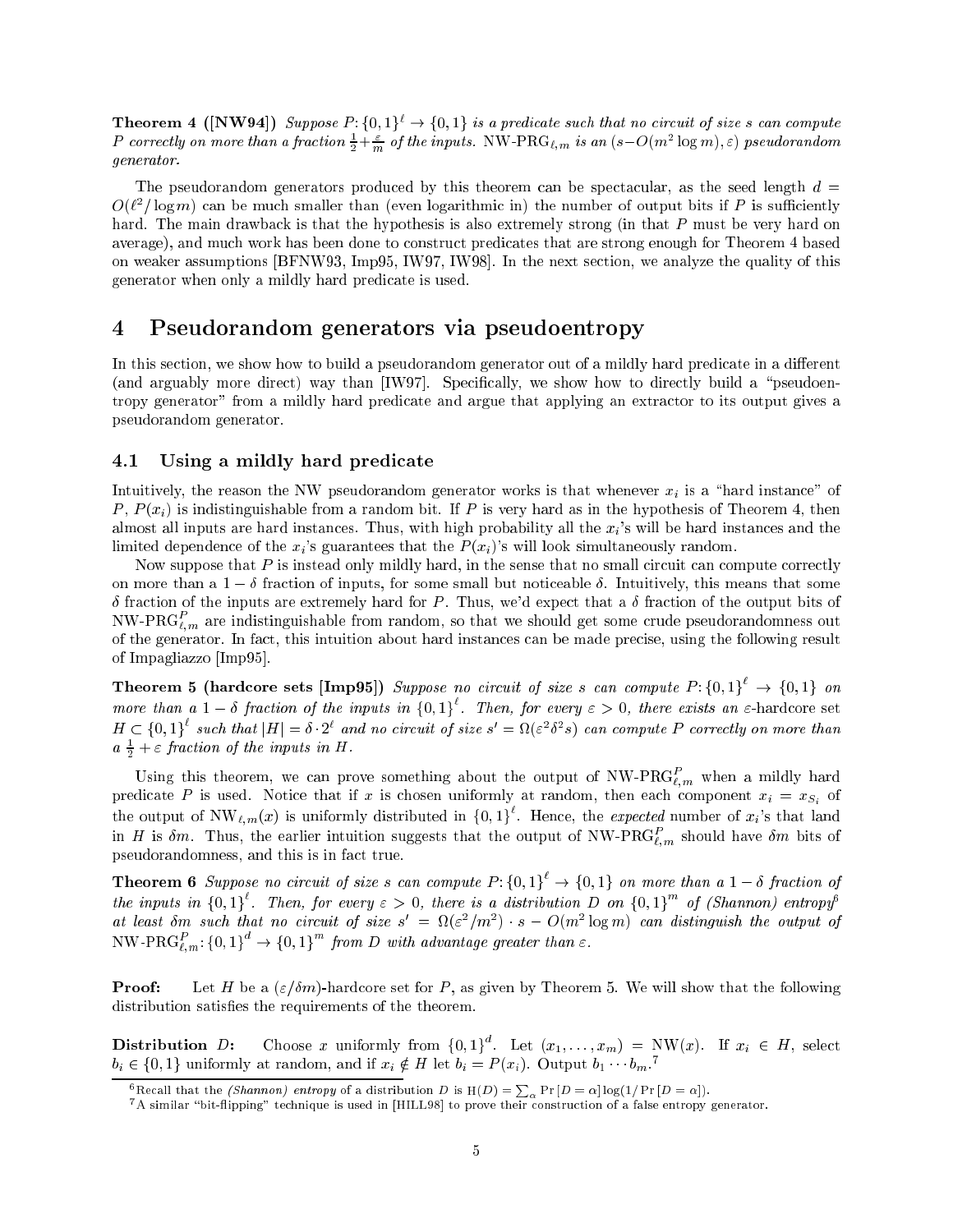First, we argue that the entropy of D is at least  $\delta m$ . Define  $N(x_1, \ldots, x_m)$  to be the number of  $x_i$ 's that are in H. Then for any  $x \in \{0,1\}^{\circ}$ , the entropy of  $D|_x$  (i.e., D conditioned on x) is N(NW(x))). By the definition of the Nisan-Wigderson generator, each  $x_i$  is (individually) uniformly distributed and therefore lands in H with probability  $\delta$ . By linearity of expectations, the expectation of  $N(NW(x))$  (over uniformly selected x) is  $\delta m$ . Thus, since conditioning reduces entropy (cf., [CT91, Th. 2.6.5]),

$$
H(D) \geq E_{x} [H(D|x)]
$$
  
= 
$$
E_{x} [N(NW(x))]
$$
  
= 
$$
\delta m
$$

Now we show that  $D$  and NW-PRG $_{\ell,m}$  are computationally indistinguishable. Suppose that some circuit C distinguishes the output of NW-PR $\dot{G}_{\ell,m}$  from D with advantage greater than  $\varepsilon$ . We will show that C must be of size at least  $u(\varepsilon^2/m^2) \cdot s = O(m^2 \log m)$ . By complementing C if necessary, we have

$$
\Pr\left[C(\text{NW-PRG}_{\ell,m}^P(U_d))=1\right]-\Pr\left[C(D)=1\right]>\varepsilon.
$$

For  $x \in \{0,1\}$  and  $r \in \{0,1\}$ , define

$$
Q(x,r) = \begin{cases} r & \text{if } x \in H \\ P(x) & \text{otherwise.} \end{cases}
$$

Now consider "hybrids"  $D_0, \ldots, D_m$  of D and NW-PRG $\ell_{L,m}(U_d)$  defined as follows:

**Distribution**  $D_i$ : Choose x uniformly from  $\{0,1\}^{\circ}$  and choose  $r_1,\ldots,r_m$  uniformly from  $\{0,1\}$ . For  $j$  ,  $j$  ,  $i$  ,  $j$  ,  $j$  ,  $j$  ,  $j$  ,  $j$  ,  $j$  ,  $j$  ,  $j$  ,  $j$  ,  $j$  ,  $j$  ,  $j$  ,  $j$  ,  $j$  ,  $j$  ,  $j$  ,  $j$  ,  $j$  ,  $j$  ,  $j$  ,  $j$  ,  $j$  ,  $j$  ,  $j$  ,  $j$  ,  $j$  ,  $j$  ,  $j$  ,  $j$  ,  $j$  ,  $j$  ,  $j$  ,  $j$  ,  $j$  ,

Thus,  $D_0 = \text{NW-PRG}^+(U_d)$ , and  $D_m = D$ . By the "nybrid argument" of [GM84] (cf. [Gol95, Sec. 3.2.3]), there is an i such that

$$
\varepsilon/m \leq \Pr\left[C(D_{i-1}) = 1\right] - \Pr\left[C(D_i) = 1\right] \n= \delta \cdot \Pr\left[C(D_{i-1}) = 1 \mid x_{S_i} \in H\right] \n+ (1 - \delta) \Pr\left[C(D_{i-1}) = 1 \mid x_{S_i} \notin H\right] - (\delta \cdot \Pr\left[C(D_i) = 1 \mid x_{S_i} \in H\right] + (1 - \delta) \Pr\left[C(D_i) = 1 \mid x_{S_i} \notin H\right]) \n= \delta \cdot (\Pr\left[C(D_{i-1}) = 1 \mid x_{S_i} \in H\right] - \Pr\left[C(D_i) = 1 \mid x_{S_i} \in H\right],
$$

where the last equality is because  $D_{i-1}$  and  $D_i$  are identical conditioned on  $x_{S_i} \notin H$ . Expanding and using , the fact that  $\mathbf{q}_i$  and  $\mathbf{q}_i$  and  $\mathbf{q}_i$  and  $\mathbf{q}_i$  and  $\mathbf{q}_i$  and  $\mathbf{q}_i$  and  $\mathbf{q}_i$ 

$$
\Pr_{x, r_i, \dots, r_m} \left[ C \left( P(x_{S_1}) \cdots P(x_{S_{i-1}}) r_i Q(x_{S_{i+1}}, r_{i+1}) \cdots Q(x_{S_m}, r_m) \right) = 1 \mid x_{S_i} \in H \right]
$$
\n
$$
- \Pr_{x, r_{i+1}, \dots, r_m} \left[ C \left( P(x_{S_1}) \cdots P(x_{S_i}) Q(x_{S_{i+1}}, r_{i+1}) \cdots Q(x_{S_m}, r_m) \right) = 1 \mid x_{S_i} \in H \right] \quad > \quad \frac{\varepsilon}{\delta m},
$$

where x is chosen uniformly in  $\{0, 1\}$  and  $r_i, \ldots, r_m$  are selected uniformly in  $\{0, 1\}$ . Renaming  $r_i$  as b and using the standard transformation from distinguishers to predictors [Yao82] (cf. [Gol98, Sec. 3.3.3]), we see that

$$
\Pr_{x,b,r_{i+1}\cdots r_m} \left[ C\left( P(x_{S_1})\cdots P(x_{S_{i-1}}) bQ(x_{S_{i+1}},r_{i+1})\cdots Q(x_{S_m},r_m) \right) \oplus b = P(x_{S_i}) \mid x_{S_i} \in H \right] > \frac{1}{2} + \frac{\varepsilon}{\delta m}
$$

Using an averaging argument we can fix  $r_{i+1}, \ldots, r_m$ , b, and all the bits of x outside  $S_i$  while preserving the prediction advantage. Renaming  $x_{S_i}$  as z, we now observe that z varies uniformly over H while  $P(x_{S_i})$  for  $j$  , respectively if  $j$  is that if the norm functions  $j$  of that dependent on only  $|s|$  is  $j$  if  $\sigma$  is only that dependent on  $\sigma$ we have

$$
\Pr_{z}[C (P_1(z) \cdots P_{i-1}(z)bP_{i+1}(z) \cdots P_m(z)) \oplus b = P(z)] > \frac{1}{2} + \frac{\varepsilon}{\delta m}.
$$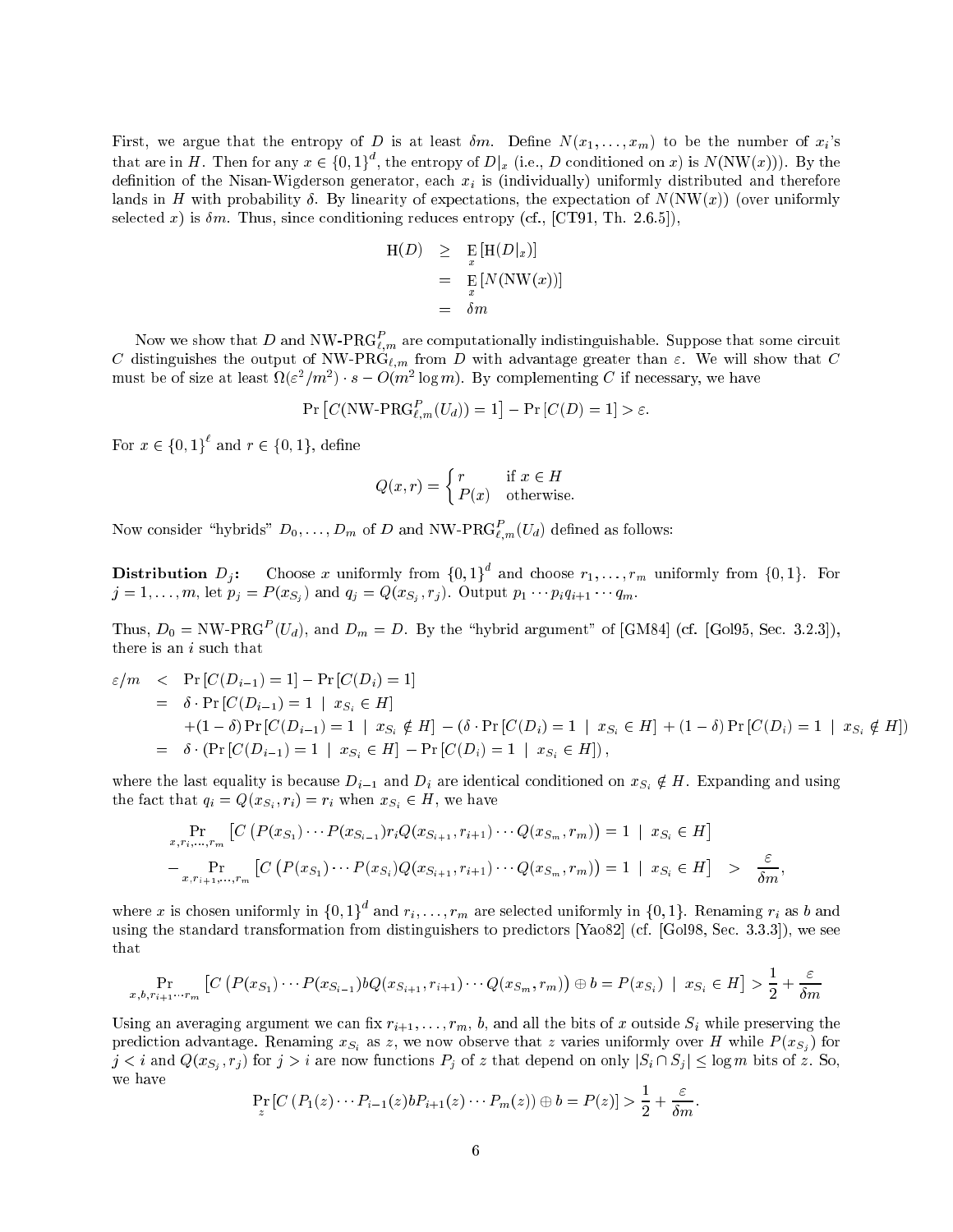Each  $P_j$  can be computed by a circuit of size  $O(m \log m)$ , since every function of log m bits can be computed by a circuit of that size. Incorporating these circuits and  $\theta$  into  $C,$  we obtain a circuit  $C$  of size size(C) +  $O(m^2 \log m)$  such that  $Pr_z$  [C  $(z) = F(z)$ ] >  $\frac{1}{2} + \frac{1}{\delta m}$ .

Now, since H is  $(\varepsilon / \theta m)$ -hardcore for P as in Theorem 5, C must have size greater than  $\Omega(0^+)$  ( $\varepsilon^-$ / $\theta m$ ) )  $s = \alpha(\varepsilon / m)$  is, and hence C must have size greater than  $\alpha(\varepsilon / m)$  is  $\in$  O (m  $\log m$ ).

Thus, using a mildly hard predicate with the NW generator, we can obtain many bits of crude pseudorandomness. A natural next step would be to try to "extract" this crude pseudorandomness and obtain an output that is indistinguishable from the uniform distribution. Unfortunately, one cannot hope to extract uniformly distributed bits from a distribution that just has high Shannon entropy. Extraction is only possible from distributions that have high  $min\text{-}entropy$ . Recall that a distribution D on a finite set S is said to have min-entropy  $\kappa$  if for all  $x \in D$ , Pr  $|X| = x$   $\leq 2$ 

The reason that we were only able to argue about Shannon entropy in Theorem 6 is that we could only say that  $\delta m$   $x_i$ 's land in H on average. To obtain a result about min-entropy, we would need to guarantee that many  $x_i$ 's lie in H with high probability. Clearly, this would be the case if the  $x_i$ 's were generated pairwise independently instead of via the NW generator. But we also need the special properties of the NW generator to make the current argument about indistinguishability work. Following [IW97], we resolve this dilemma by taking the XOR of the two generators to obtain a new generator with the randomness properties of each." That is, we obtain  $x_1, \ldots, x_m$  from a seed  $x$  using the NW generator, we obtain  $y_1, \ldots, y_m$  pairwise independent from a seed y, and then use  $z_1 = x_1 \oplus y_1, \ldots, z_m = x_m \oplus y_m$  as the inputs to the predicate P . As we will prove shortly, this gives a generator whose output is indistinguishable from some distribution with high min-entropy, as desired.

### 4.2 A pseudoentropy generator.

The following definition (following [HILL98]) formalizes the type of generator we obtain.

**Definition** 7 A generator G: {0,1}<sup>-</sup>  $\rightarrow$  {0,1}<sup>-</sup> is a (k, s,  $\varepsilon$ ) pseudoentropy generator if there is a distribu-<br>tion D on {0,1}<sup>m</sup> of min-entropy k such that no circuit of size s can distinguish the output of G fr with advantage greater than  $\varepsilon$ .

**Remark 8** The above definition differs from that of [HILL98] in several ways. Most importantly, we require the output to be indistinguishable from having high min-entropy, whereas they only require that it be indistinguishable from having high Shannon entropy. They later convert to the Shannon entropy to minentropy by taking many samples on independent seeds, but we cannot afford the extra randomness needed to do this. Other differences are that we ask for indistinguishability against circuits rather than uniform adversaries, that we do not require that  $G$  be computable in polynomial time, and that we do not explicitly ask that k be larger than d (though the notion is uninteresting otherwise).

Recall that we need a way of generating many pairwise independent strings from a short seed.

**Lemma 9** ([CG89] (see also [Gol97])) For any  $\ell \in \mathbb{N}$  and  $m \leq 2^{\epsilon}$ , there is a generator  $\text{Pl}_{\ell,m}: \{0,1\}^{\leq \epsilon} \to$  $(10,1)$  of that for y selected uniformly at random, the random variables  $PL_{\ell,m}(y)_1,\ldots,PL_{\ell,m}(y)_m$  are pairwise independent. Moreover  $\text{PI}_{\ell,m}$  is computable in time  $\text{poly}(\ell, m)$ .

Let P: {0, 1}  $\rightarrow$  {0, 1} be any predicate, let m be any positive integer, and let d be the seed length of  $\text{NW}_{\ell,m}$ . Then our pseudoentropy generator using P is a function  $\text{PE}_{\ell,m}$ : {0,1}^ ^  $\rightarrow$  {0,1}^ given by

$$
\mathrm{PE}_{\ell,m}^P(x,y)=P(x_1\oplus y_1)P(x_2\oplus y_2)\cdots P(x_m\oplus y_m),
$$

where

 $(x_1, \ldots, x_m) = \text{NW}_{\ell,m}(x)$  and  $(y_1, \ldots, y_m) = \text{PI}_{\ell,m}(y)$ 

The following theorem confirms that this construction does in fact yield a pseudoentropy generator.

<sup>8</sup> [IW97] take the XOR of the NW generator with a generator coming from a random walk on an expander.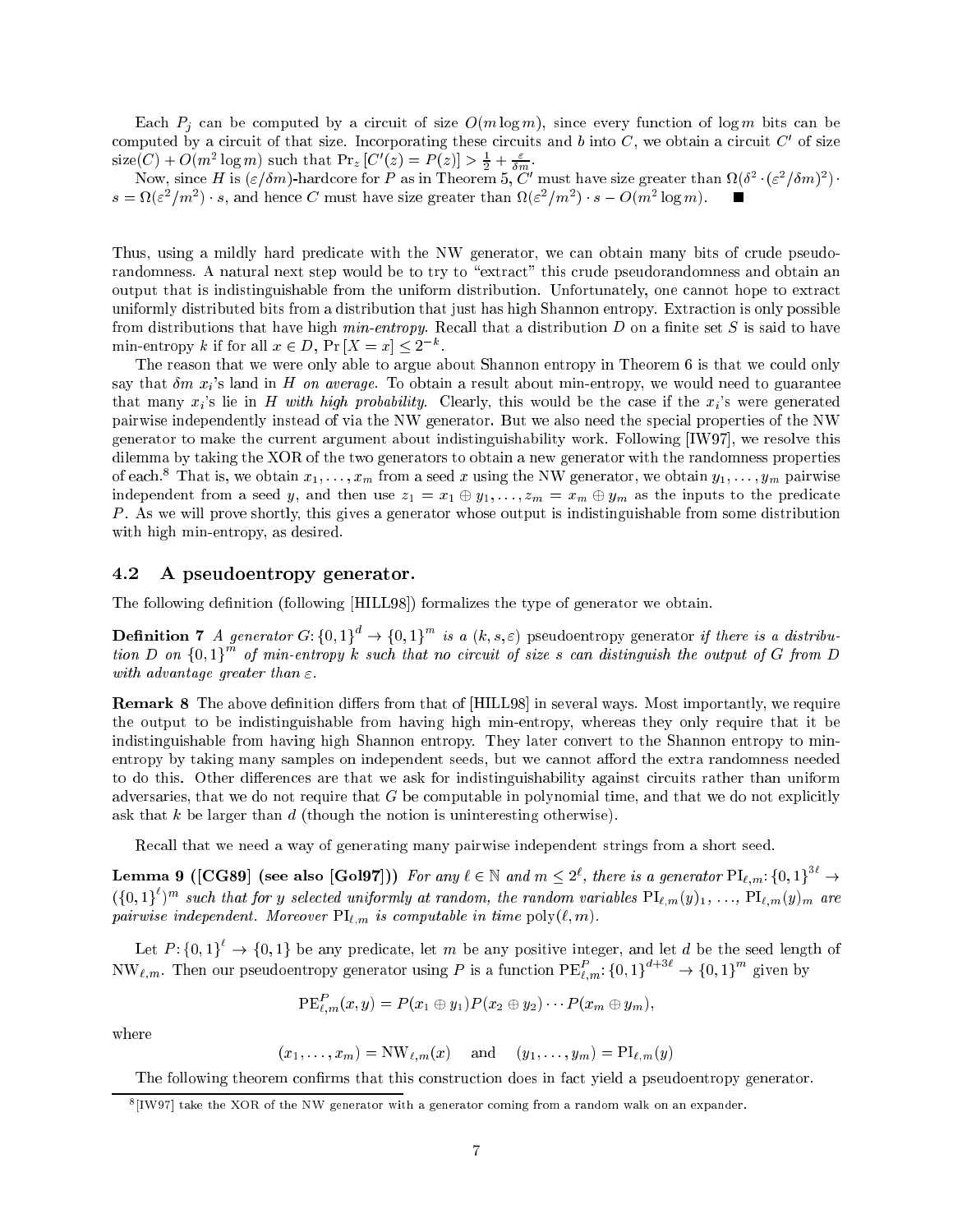**Theorem 10** Suppose no circuit of size s can compute  $P: \{0, 1\} \rightarrow \{0, 1\}$  on more than a  $1 - \delta$  fraction of the inputs in  $\{0,1\}$ . Then, for any  $m \leq 2^c$ ,  $PE_{t,m}^*$ ,  $\{0,1\}^c$   $\rightarrow$   $\{0,1\}^c$  is a  $(k,s',\varepsilon)$  pseudoentropy generator, with

$$
seed\ length = d + 3\ell = O(\ell^2/\log m)
$$
  
\n
$$
pseudoentropy = k = \delta m/2
$$
  
\n
$$
adversary\ size = s' = \Omega(1/\delta^2 m^4) \cdot s - O(m^2 \log m)
$$
  
\n
$$
adversary's\ maximum\ advantage = \varepsilon = O(1/\delta m)
$$

Moreover,  $PE_{\ell,m}^r$  is computable in time  $poly(m, 2^{\ell-1} \log m)$  with m oracle calls to P.

**Proof:** Let  $\varepsilon_1 = 1/\delta m$ . Let H be a  $(\varepsilon_1/\delta m)$ -hardcore set for P, as given by Theorem 5. Like in the proof of theorem  $\sigma$ , we consider the following distribution  $D$ .

Distribution  $D'$ : : Choose x uniformly from  $\{0,1\}^{\dagger}$  and y uniformly from  $\{0,1\}^{\dagger}$ . Let  $(x_1,\ldots,x_m)$  =  $NW_{\ell,m}(x)$  and  $(y_1, \ldots, y_m) = PI_{\ell,m}(y)$ . If  $x_i \oplus y_i \in H$ , select  $b_i \in \{0,1\}$  uniformly at random, and if  $x_i \oplus y_i \notin H$  let  $b_i = P(x_i \oplus y_i)$ . Output  $b_1 \cdots b_m$ .

By an argument like the proof of Theorem 6, it can be shown that no circuit of size  $s = \Omega(\varepsilon_1^2/m^2)$ .  $s - O(m^2 \log m) = M(1/\delta^2 m^2) \cdot s - O(m^2 \log m)$  can distinguish  $D^*$  from  $PE_{\ell,m}^-$  with advantage greater than  $\varepsilon_1$ . The only change needed is that y should be fixed at the same time as  $r_{i+1}, \ldots, r_m$ , b and all the bits of  $\omega_1 = \omega_2$  , and  $\omega_3 = \omega_4$  , and  $\omega_5 = \omega_5$  , and  $\omega_7 = \omega_7$  , and  $\omega_8 = \omega_8$ 

Next we argue that  $D$  has statistical difference at most  $4/ \sigma m$  from some distribution  $D$  with minentropy  $\delta m/2$ . This will complete the proof with  $\varepsilon = \varepsilon_1 + 4/\delta m = O(1/\delta m)$ , as the advantage of any circuit in distinguishing  $D$  from  $PE_{\ell,m}^-$  is at most its advantage in distinguishing  $D^r$  from  $PE_{\ell,m}^-$  plus the statistical difference between  $\nu$  and  $\nu$  .

For any  $w_1, \ldots, w_m \in \{0,1\}^k$ , define  $N(w_1, \ldots, w_m)$  to be the number of  $w_i$ 's that are in H. As in the proof of Theorem 6, each  $x_i \oplus y_i$  is (individually) uniformly distributed and therefore lands in H with probability  $\delta$ . By linearity of expectations, the expectation of  $N(\nabla W_{\ell,m}(x) \oplus Pl_{\ell,m}(y))$  is  $\delta m$ . Now, since  ${y_i}$  are pairwise independent and independent from x, it follows that  ${x_i \oplus y_i}$  are also pairwise independent. Thus, by Chebyshev's inequality,

$$
\Pr_{x,y}\left[N(\mathrm{NW}_{\ell,m}(x)\oplus\mathrm{PI}_{\ell,m}(y))<\frac{\delta m}{2}\right]<\frac{\delta m}{(\delta m/2)^2}=\frac{4}{\delta m}.
$$

I herefore,  $D$  has statistical difference at most  $4/om$  from the following distribution  $D$ :

**Distribution** D: Choose x uniformly from  $\{0,1\}^*$  and y uniformly from  $\{0,1\}^*$ . Let  $(x_1,\ldots,x_m)$  =  $NW_{\ell,m}(x)$  and  $(y_1, \ldots, y_m) = PI_{\ell,m}(y)$ . If  $N(x_1 \oplus y_1, \ldots, x_m \oplus y_m) < \delta m/2$ , output a uniformly selected string from  $\{0,1\}^n$ . Otherwise, select  $b_1 \cdots b_m$  as in D' and output  $b_1 \cdots b_m$ . That is, if  $x_i \oplus y_i \in H$ , select  $b_i \in \{0,1\}$  uniformly at random, and if  $x_i \oplus y_i \notin H$  let  $b_i = P(x_i \oplus y_i)$ .

Now we argue that D has min-entropy  $\delta m$ . Let v be any string in  $\{0,1\}^{\cdots}$ . Then, conditioned on any x and y, the probability that  $D$  outputs v is at most  $2^{n+2}$ , since in all cases at least  $\delta m/2$  of the output bits of D are selected uniformly and independently. Thus,  $\Pr[D=v] = \mathbb{E}_{x,y} |\Pr[D|_{x,y} = v]| \leq 2^{-\alpha/2}$ , as desired.

## 4.3 Extracting the randomness

The tool we will use to transform our pseudoentropy generator into a pseudorandom generator is an extractor.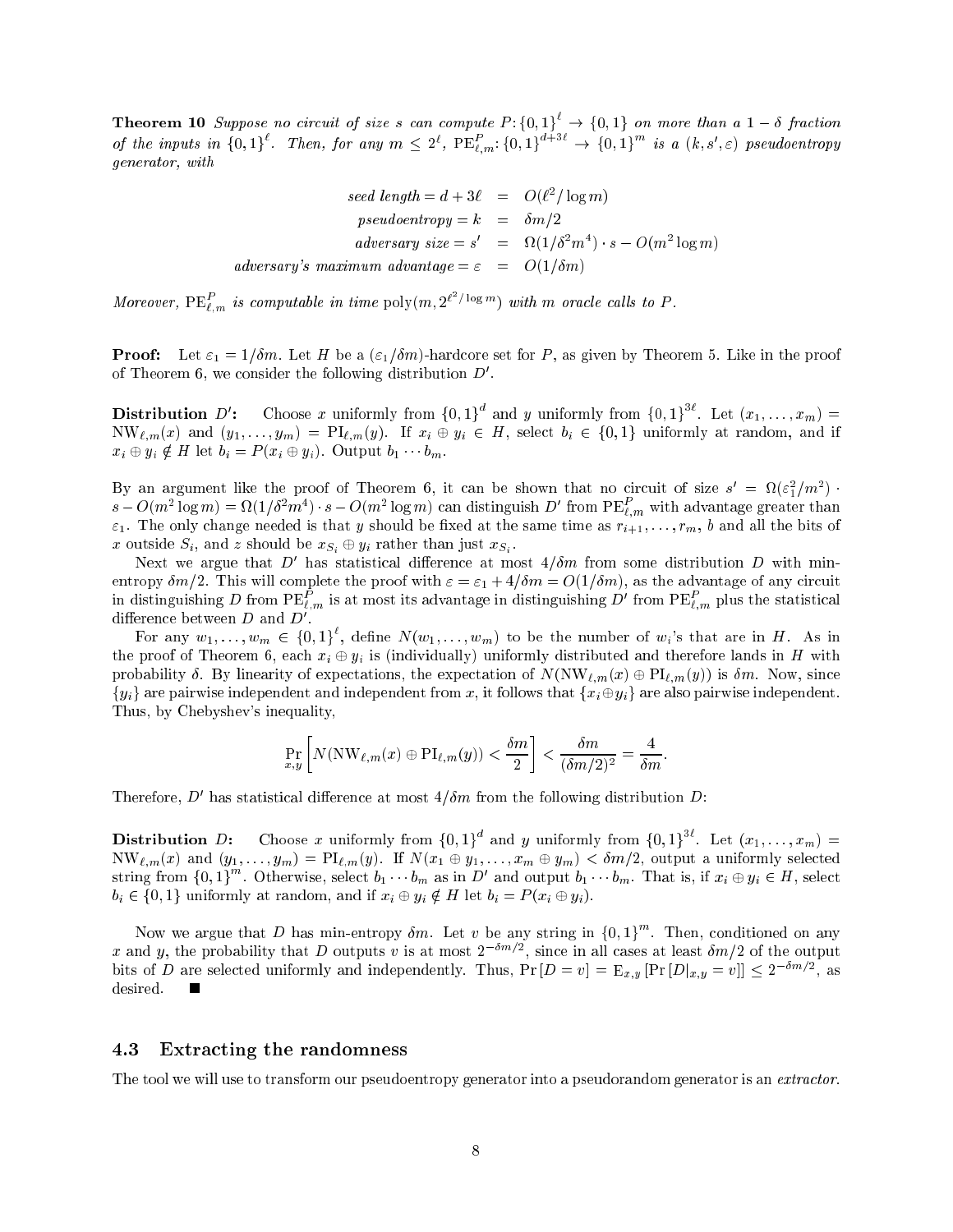**Definition 11** A function EXT: {0,1}  $\rightarrow$  {0,1} as a (k, \\sepsile extractor if for every for every distribution D on  $\{0,1\}^{\cdots}$  of min-entropy k,  $\text{EXT}(D, U_d)$  has statistical difference at most  $\varepsilon$  from  $U_n$ .

We will make use of the following recent construction of extractors:

**Theorem 12** ([Tre99]) For every m, k, and  $\varepsilon$  such that  $k \leq m$ , there is a  $(k,\varepsilon)$ -extractor EXT: {0,1}  $\leq$  $\{0,1\}^{\circ} \rightarrow \{0,1\}$  $\sqrt{k}$  such that

$$
d = O\left(\frac{\log^2(m/\varepsilon)}{\log k}\right)
$$

and EXT:  $\{0, 1\}^n \times \{0, 1\}^n \rightarrow \{0, 1\}^n$  $\sqrt{k}$  is computable in time poly $(m, d)$ .

The following lemma confirms the intuition that applying an extractor to a distribution that is computationally indistinguishable from a distribution with high min-entropy should yield a distribution that is indistinguishable from uniform.

**Lemma 13** Suppose G: {0, 1}<sup>-1</sup>  $\rightarrow$  {0, 1}<sup>-1</sup> is a (k, s,  $\varepsilon_1$ ) pseudoentropy generator and EXT: {0, 1}<sup>-1</sup>  $\times$  {0, 1}<sup>-2</sup>  $\rightarrow$  $\{0,1\}$  is a  $(k,\varepsilon_2)$ -extractor computable by circuits of size t. Then  $G'$ : $\{0,1\}$   $\rightarrow$   $\{0,1\}$  defined by  $G(u, v) = EXT(G(u), v)$  is a  $(s - \iota, \varepsilon_1 + \varepsilon_2)$  pseudorandom generator.

Proof: Let  $P$  be the distribution of min-entropy k that cannot be distinguished from G(U). Suppose  $C:\{0,1\}^+\to\{0,1\}$  is a circuit of size  $s-t$  that distinguishes  $G'(U_{d_1},U_{d_2})$  from uniform with advantage greater than  $\varepsilon_1+\varepsilon_2$ . By complementing C if necessary, we have Pr [C (G  $(U_{d_1}, U_{d_2})$ ) = 1]  $-\Pr$  [C (U<sub>m</sub>) = 1]  $>\varepsilon_1+\varepsilon_2$ . Let  $C': \{0,1\}^{\infty} \times \{0,1\}^2 \rightarrow \{0,1\}$  be the circuit of size s given by  $C'(x, v) = C(\text{EXT}(x, v))$ . Then

$$
\Pr\left[C'(G(U_{d_1}), U_{d_2}) - \Pr\left[C'(D, U_{d_2}) = 1\right] = \Pr\left[C(G(U_{d_1}, U_{d_2}))\right] - \Pr\left[C(\text{EXT}(D, U_{d_2})) = 1\right] \\
\geq \Pr\left[C(G(U_{d_1}, U_{d_2}))\right] - \Pr\left[C(U_m) = 1\right] - \varepsilon_2 \\
>\varepsilon_1,
$$

where the second-to-last inequality follows from the fact that  $\text{EXT}(D, U_{d_2})$  and  $U_m$  have statistical difference at most  $\varepsilon_2$ . Now, by an averaging argument, the second argument of C' can be fixed to some  $v \in \{0,1\}$   $^*$ to obtain a circuit  $C''(x) = C(x, v)$  of size at most s which distinguishes  $G(U_{d_1})$  from D with advantage greater than  $\varepsilon_1$ . This is a contradiction.

Summing up, we have the following theorem:

**Theorem 14** There is a universal constant  $\gamma > 0$  such that the following holds. Let  $P: \{0,1\} \rightarrow \{0,1\}$  be any predicate such that no circuit of size s can compute P correctly on more than a 1 fraction of the inputs, where  $s \leq 2^c$  and  $\delta \geq s^{-\gamma}$ . Define  $n = s^{\gamma}$  and  $m = 2n^2/\delta$  and let  $\text{PE}_{L,m}^{\star}$ :  $\{0,1\}^{\gamma_1} \rightarrow \{0,1\}^{\gamma_2}$  be the  $(\delta m/2, M(1/\delta^2 m^*) \cdot s - O(m^2 \log m), O(1/\delta m))$  pseudoentropy generator of Theorem 10 and let EXT: {0,1}  $\rightarrow \infty$  $\{0,1\}^{n} \rightarrow \{0,1\}^{n}$  be the  $(\delta m/2, 1/\delta m)$ -extractor of Theorem 12. Let PE-PRG  $\{0,1\}^{n}$   $\rightarrow$   $\{0,1\}^{n}$  be defined by PE-PRG  $(u, v) = \text{EXT}(P \text{E}_{\ell,m}(u), v)$ .

*Inen*, PE-PRG<sup>-</sup> is a  $(s', \varepsilon)$  pseudorandom generator with

output length = 
$$
n = s^{\gamma}
$$
  
\nseed length =  $d_1 + d_2 = O\left(\frac{\ell^2}{\log s}\right)$   
\nadversary size =  $s' = \sqrt{s}$   
\nadversary's maximum advantage =  $\varepsilon = O(1/n^2)$ ,

Moreover, PE-PRG<sup>P</sup> can be evaluated in time  $2^{\mathcal{O}(\ell-\ell)}$  uses) with  $O(n^2/\delta)$  oracle calls to P.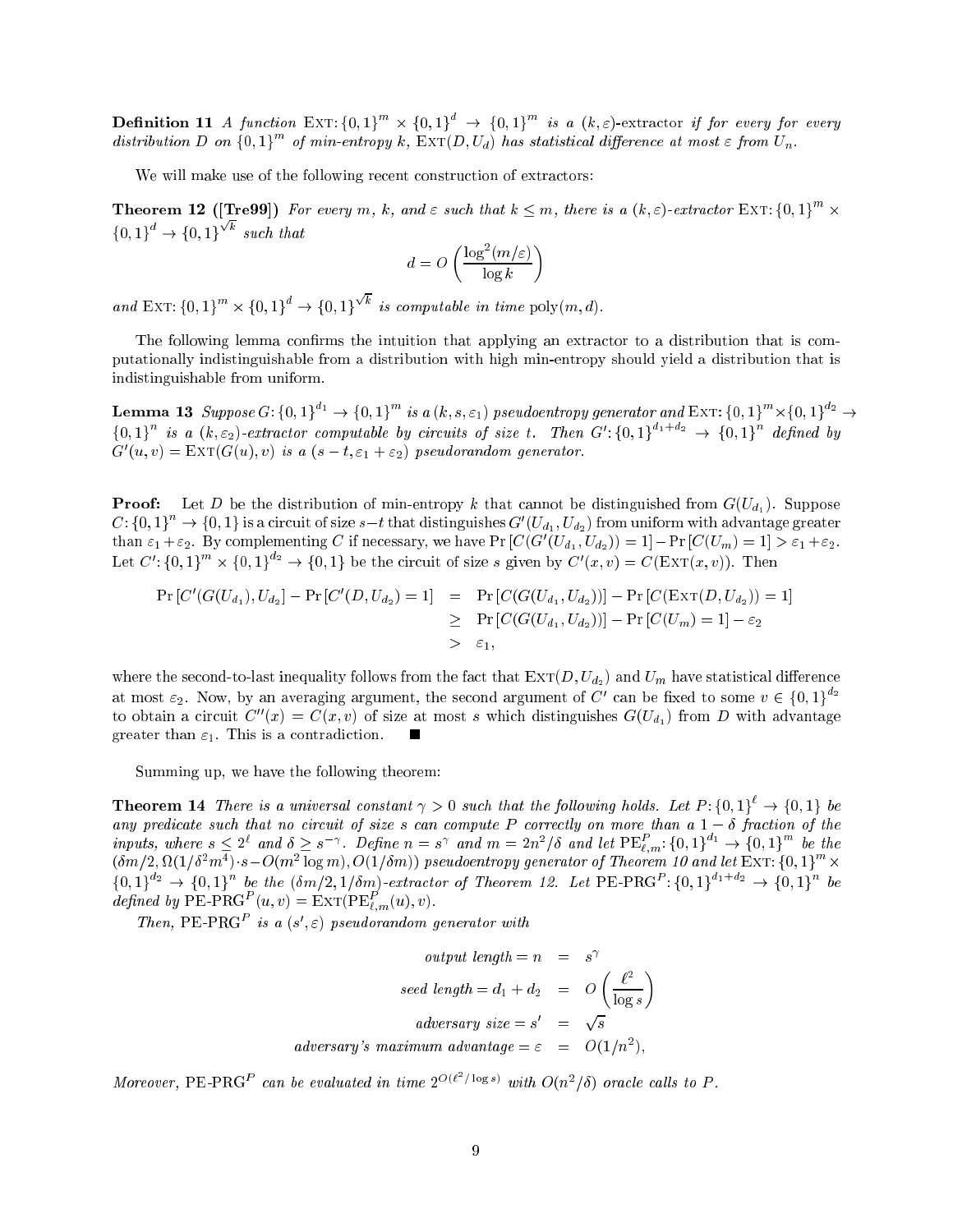In particular, suppose P is a predicate in E such that no circuit of size  $s = 2^{\theta \ell}$  can compute P correctly on more than a  $1 - \theta = 1 - 1$  (poly( $\ell$ ) fraction of the inputs. Then the output length is  $n = 2^{-(\cdot)}$ , the seed length is  $O(t) = O(\log n)$ , no circuit of size  $s = 2$   $\sim$  can distinguish the output from uniform, and the generator can be evaluated in time  $poly(n)$ , so the resulting pseudorandom generator is sufficiently strong to obtain  $P = BPP$ .

Proof: By Theorem 10,

$$
d_1 = O\left(\frac{\ell^2}{\log m} + \ell\right) \le O\left(\frac{\ell^2}{\log s}\right)
$$

By Theorem 12,

$$
d_2 = O\left(\frac{\log^2\left(\frac{m}{1/\delta m}\right)}{\log(\delta m/2)}\right) = O(\log s) \le O\left(\frac{\ell^2}{\log s}\right),\,
$$

and EXT is computable in time  $t = \text{poly}(m, a_2) = \text{poly}(m)$ . By Lemma 15, no circuit of size s-can distinguish the output of PE-PRG from uniform wth advantage greater than  $O(1/\sigma m) = O(1/m)$ , where

$$
s' = \Omega(1/\delta^2 m^4) \cdot s - O(m^2 \log m) - t \ge \Omega(s^{1-10\gamma}) - \text{poly}(s^{\gamma})
$$

By choosing  $\gamma$  sufficiently small, s' will always be at least  $\sqrt{s}$ .

Remark 15 As mentioned earlier, Hastad et al. [HILL98] introduced the notion of a pseudoentropy generator and showed that the crude pseudorandomness of such a generator can be extracted to yield a pseudorandom generator. Their work is in the Blum–Micali–Yao setting, in which the generators must be computable in time polynomial in the seed length and hence one can only hope for the output to be polynomially longer than the seed (rather than exponentially, as we obtain). Hence throughout their construction they can afford super-linear increases in seed length, whereas preserving the seed length up to linear factors is crucial for obtaining pseudorandom generators good enough for  $P = BPP$ . For example, they can afford to use randomness-inefficient extractors such as 2-universal hash functions, whereas we require extractors which use only a logarithmic number of truly random bits, which have only been constructed recently [Zuc96, Tre99].9

**Remark To** The output of the pseudoentropy generator  $PE_{\ell,m}$  constructed in Theorem 10 is actually "nicer" than stated. Specifically, it is indistinguishable from a *oblivious bit-fixing source* — that is, a distribution on strings of length m in which  $m - k$  bit positions are fixed and the other k bit positions vary uniformly and independently. Such sources were the focus of the "bit extraction problem" studied in [Vaz85, BBR85,  $CGL$   $\mathfrak{so},$  Fri92] and the term  $\mathfrak{so}$ hivious bit-hxing source was introduced in  $|C$ W89]. To see that the output of PE $_{\ell,m}$  is indistinguishable from an oblivious bit-fixing source, simply observe that the distribution  $D$  given in the proof of Theorem 10 is such a source.10 Extracting from oblivious bit-xing sources in which all but  $k$  bits are fixed is an easier task than extracting from a general source of min-entropy  $k$ , and already in [CW89] there are (implicitly) extractors sufficient for our purposes.

Remark 17 It is natural to ask whether similar ideas can be used to directly construct BMY-type pseudorandom generators from mild hardness. Specically, we consider taking the construction of pseudorandom generators from strong (i.e., very hard-on-average) one-way permutations (of [BM84, Yao82]) and replacing strong one-way permutation with a weak (i.e., mildly hard-on-average) one. In analogy with Theorem 6, one might hope that the resulting generator has output whch is indistinguishable from having high Shannon entropy. Unfortunately, this is not the case in general, at least not to the extent one might expect.

To see this, let us recall the BMY construction. Let  $f: \{0,1\}^n \to \{0,1\}^n$  be a one-way permutation, and let  $b: \{0,1\}^+ \to \{0,1\}$  be a hardcore predicate for f, so no polynomial-time algorithm can predict  $b(x)$  from

<sup>.</sup> Indeed, the term -extractor - was not even present at the time of [HILL98] and the hrst constructions of randomness-emclent extractors used their Leftover Hash Lemma as a starting point.

<sup>&</sup>lt;sup>10</sup> Actually, *D* is a convex combination of oblivious bit-fixing sources. Distribution X is said to be a convex combination of distributions  $X_1, \ldots, X_t$  if there is a distribution on I on  $\{1, \ldots, t\}$  such that X can be realized by choosing  $i \in \{1, \ldots, t\}$ according to I, taking a sample x from  $X_i$ , and outputting x. It is easy to see that any extractor for oblivious bit-fixing sources also works for convex combinations of them.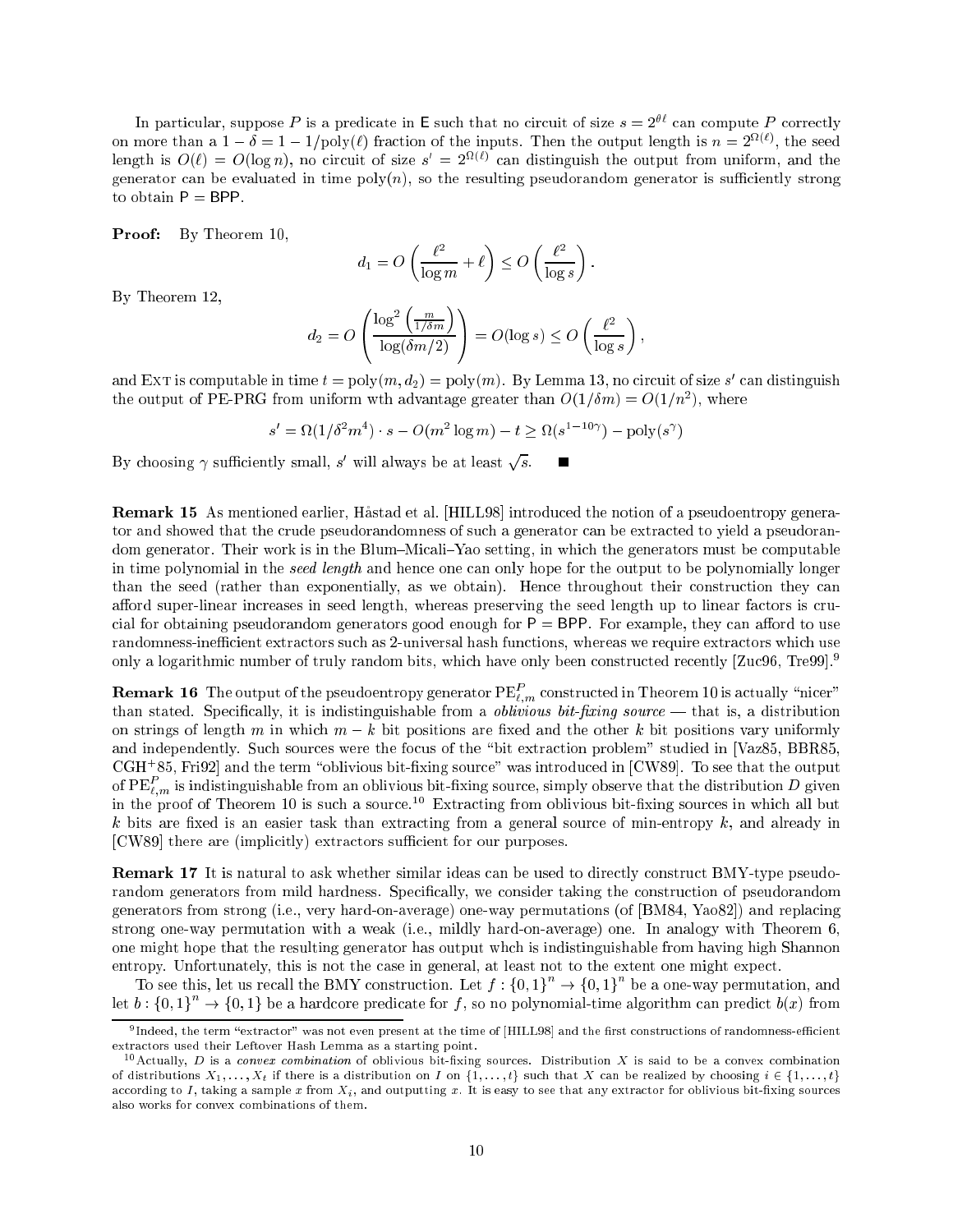$f(x)$  with inverse-polynomial advantage over the choice of x. Then the  $G_{f,b}:\{0,1\}^+\to\{0,1\}^+$  is defined by  $G_f$ <sub>b</sub>(x) =  $b(x)$ b(f(x)b(f (x)).  $\cdot \cdot \cdot$  b(f  $\cdot \cdot \cdot$  (x)). It is shown in [BM84, Yao82] that, as long as  $\kappa = n^{-1/2}$ , the output of  $G_{f,b}$  cannot be distinguished from uniform by any polynomial-time algorithm.

Now we show to construct a weak one-way permutation  $F$  (and a predicate  $B$  so that  $B(x)$  is mildly unpredictable from  $F(x)$ ) for which the output of  $G_{F,B}$  is distinguishable from every distribution of high Shannon entropy. To construct F, let  $f : \{0,1\} \rightarrow \{0,1\}$  be a strong one-way permutation with hardcore bit  $b:\{0,1\} \rightarrow \{0,1\}$  as above. Let  $t = |\log 2n|$ . F will be a permutation on strings of length  $n+t$ , where the last t bits are viewed as an integer from 0 to 2°  $-$  1. For  $x \in \{0, 1\}$  and  $i \in \{0, \ldots, 2^e-1\}$ , we define

$$
F(x, i) = \begin{cases} (x, i + 1 \pmod{2^t}) & \text{if } i \in \{0, ..., n - 1\} \\ (f(x), i + 1 \pmod{2^t}) & \text{otherwise.} \end{cases}
$$
  

$$
B(x, i) = \begin{cases} x_{i+1} & \text{if } i \in \{0, ..., n - 1\} \\ b(x) & \text{otherwise.} \end{cases}
$$

where  $x_{i+1}$  denotes the  $i + 1$ 'st bit of x. It is easy to verify no polynomial-time algorithm can invert F on more than, say, 3/4 of the inputs and similarly  $B(x, i)$  cannot be predicted from  $F(x, i)$  with probability greater than, say, 7/8. On the other hand, from the first  $2^t + n$  bits of  $G_{F,B}(x, i)$ , it is easy to predict the remaining bits with probability 1:  $2^t + n$  successive applications of F always passes through a sequence of points of the form  $(y, 0), (y, 1), \ldots, (y, n-1)$ , during which the hardcore bits completely reveal y. All further applications of F and B are then polynomial-time computable given y. Therefore the output of  $G_{FB}$  is distinguishable from any distribution with Shannon entropy greater than  $2^t + n = O(n)$ , whereas an analogy with Theorem 6 would expect indistinguishability from Shannon entropy  $k/8$  (since B cannot be predicted with probability more than  $7/8$ ). The mild hardness of F and B can be varied in this counterexample by increasing or decreasing t relative to  $\log n$ .

# 5 List decoding and amplication of hardness

Recall the main theorem of Nisan and Wigderson (Theorem 4) which states that given a sufficiently hardon-average predicate  $P: \{0,1\}^{\ell} \to \{0,1\}$ , one can get a pseudorandom generator. To obtain such a predicate,  $\rm{impagin}$ zo and Wigderson  $\rm{pW97}$  start from a a predicate  $P$  -that is hard in the worst case (i.e., no small circuit computes it correctly on all inputs) and use a low-degree extension of P <sup>0</sup> to obtain a multivariatepolynomial function  $\hat{p}$  that is mildly hard on the average (as in [BFNW93]). They then apply two different XOR lemmas to obtain a functions that grow harder; eventually obtaining as hard a function as required in Theorem 4. We use an alternate approach for this sequence by showing directly that the function  $\hat{p}$  above is very hard; as hard as required for Theorem 4.<sup>11</sup>

In the process, we discover a connection between amplification of the hardness of functions and efficient decoding of error-correcting codes. In what follows, we describe the decoding properties that we need, why they suffice for amplification of hardness, and how multivariate polynomials yield codes with such decoding properties. For the last part, we use a result of Arora and Sudan [AS97], which involves a technically hard proof. We also provide a simpler proof of their result, with some improved parameters. (These improvements are not needed for the hardness amplication.)

### 5.1 Notation and Definitions

We will be working with error-correcting codes over arbitrary alphabets. A word or vector over a q-ary alphabet is simply an element of  $|q|$  . It will often be more convenient to think of such a vector as a function mapping  $[n]$  to  $[q]$ . We will switch between these two representations frequently.

**Definition 18** For positive integers n, k, q with  $n \geq k$ , an  $(n, k)$ <sub>q</sub> code C is simply an injective map from  $|q|$  to  $|q|$ . Elements of the domain of C are referred to as messages, and elements of the image are referred to as codewords.

<sup>&</sup>lt;sup>11</sup>Strictly speaking, Theorem 4 requires hard *Boolean* functions. This requirement is weakened, both in the original result of [IW97] and in our result, by using the Goldreich-Levin [GL89] construction of hardcore predicates from hard functions.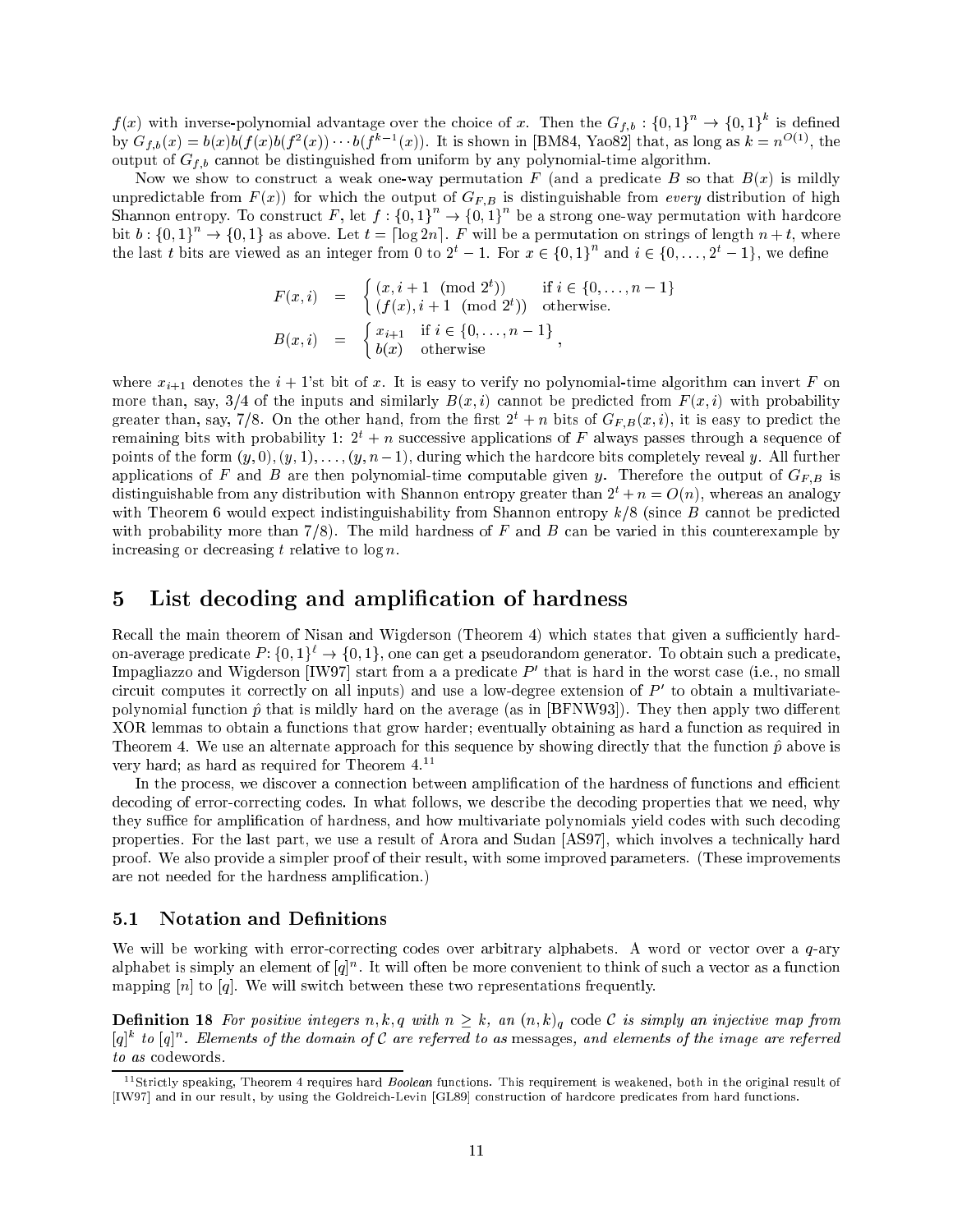For codes to be of use to us, we will need that the codewords are sufficiently "far" from each other. So we define the *Hamming aistance* between two vector  $x, y \in [q]^\sim$  to be the number of coordinates  $i$  such that  $x(i) \neq y(i)$ . (Notice we are already using the functional notation!) The *relative Hamming distance*, denoted  $\Delta(x, y)$ , is  $\Pr_{i \in [n]} [x(i) \neq y(i)]$ 

In the codes that we construct and use, we will expect that every pair of codewords are far from each other. But we won't impose such a restriction explicitly. We will rather impose a restriction that the codewords allow for recovery, even after many errors have occured.

**Definition 19** An  $(n, \kappa)_q$  code C is  $(\varepsilon, t)$  list-decodable if for every word  $r \in [q]^n$ , there exist at most l<br>codewords  $c \in C$  such that  $\Delta(r, c) \leq 1 - (\varepsilon + \frac{1}{q})$ . (In other words, at most l codewords agree with any in a  $(\varepsilon + \frac{1}{2})$ -fraction of the coordinates.) r is referred to as the received word.

 $\mathbf{v}$ 

Of course, to make these codes useful, we will have some computational requirements. We will need an infinite family of codes, one for every  $k$ , capable of encoding  $k$  letters of the alphabet into some n letters. These codes should be uniformly constructible, efficiently encodable and efficiently list-decodable. We will formalize all these notions in the next mega-definition. Two of these aspects, uniform constructibility and efficient encodability are defined along standard lines. However the third aspect, list-decodability, will not be defined along standard lines. We outline the non-standard aspects first:

- First, we will not expect the list-decoding algorithm to return one codeword, but rather a list of upto l codewords such that all nearby codewords are included in the list. This is natural given our definition of  $(\varepsilon, l)$  list-decodable codes.
- $\bullet$  inext, we will expect the list-decoding algorithm to work in time polynomial in log  $\kappa$  and  $\pm$ . This is impossible in a conventional model of computation, since it takes time at least n k to even read the received word. However (and this is where the functional view of words becomes important) we will allow the input and output of the list-decoding algorithm to be specified implicitly. Thus we will assume we have oracle access to the received word  $r$  (the input). We will also output the codewords implicitly, by programs that compute the function represented by the codeword. These programs will be allowed to make oracle calls to the received word r. Thus both our decoding algorithm and their output programs are best thought of as oracle-machines. We will use the notation  $M^-(x)$  to denote the computation of an oracle-machine  $M$  on input  $x$  with access to an oracle  $O$ . When asking for efficient list-decoding, we will expect that the decoding algorithm, as well as its output programs are all efficient.
- Finally, we will allow our decoding algorithms, as well as their output programs, to be randomized. Below we define what is means for randomized algorithms to approximately compute functions, and to solve search problems.

**Definition 20** A randomized procedure A is said to compute a function  $f: X \to Y$  at a point  $x \in X$  if  $Pr[A(x) = f(x)] \geq 3/4$ , where the probability is taken over the internal coin tosses of A. We say that A has agreement  $\alpha \in [0, 1]$  with f if A computes f on an  $\alpha$  fraction of the inputs in D. We say that A computes f if it has agreement 1 with f. A randomized procedure A is said to solve a search problem  $S$ , if on input x and security parameter s,  $\Pr[A(x, s) \in S(x)] > 1 - 2$ .

Notice that in the latter case, we explicitly require that the algorithm A have a controllable error. This is due to the fact that for arbitrary search problems, there are no generic techniques to reduce error. However in our case, where  $S(x)$  is the set of lists which include all nearby codewords, we can amplify, by running the list-decoding algorithm several times and outputting the union of the lists. So once again, we will ignore the security parameter and just focus on getting the right answer with constant probability.

We are now ready to define codes that are "nice" for our purpose.

Denition 21 A family of codes C  $\sim$  for the codes codes functions if the codes  $\sim$   $\sim$   $\sim$   $\sim$   $\sim$   $\sim$   $\sim$  $algorithms$  (ENCODE,  $DecODE$ ) satisfying the following conditions exist:

1. For every  $\kappa, \varepsilon, \mathcal{C}_{k,\varepsilon} : |q| \to |q|$  is an  $(\varepsilon, t)$ -decodable code, where  $n = n(\kappa, \varepsilon)$   $\lt$  poly $(\kappa, 1/\varepsilon)$ ,  $q =$  $q(k, \varepsilon) < \text{poly}(k, 1/\varepsilon)$  and  $l = l(k, \varepsilon) < \text{poly}(\log k, 1/\varepsilon)$ .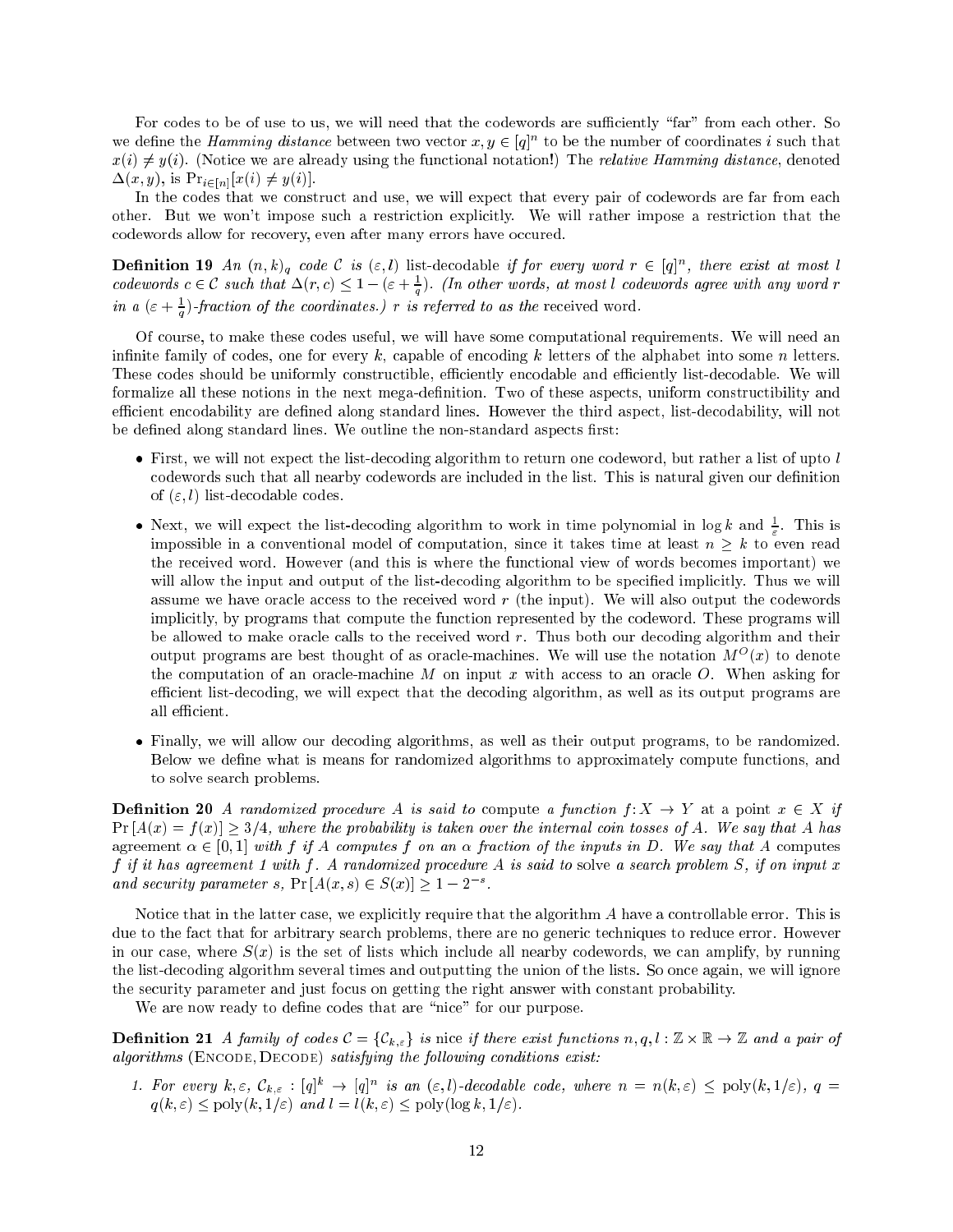- 2. ENCODE $(x; k, \varepsilon)$  runs in time poly $(n)$  and returns  $\mathcal{C}_{k,\varepsilon}(x)$ , where  $n = n(k, \varepsilon)$ .
- 3. DECODE  $(k, \varepsilon)$  (i.e. with oracle access to a word  $r \in |q|^n$ ) runs in time  $\text{poly}(\log k, \div)$  and outputs a list of oracle machines  $M_1, \ldots, M_l$  s.t. for every message  $x \in [q]^*$  satisfying  $\Delta(r, \zeta_{k,\varepsilon}(x)) \leq 1 - (\varepsilon + \frac{1}{\varepsilon})$ , there exists  $j \in [l]$  such that  $M_j^r$  computes x. DECODE as well as  $M_j$ 's are allowed to be randomized. The running time of  $M_j$  is bounded by poly(log  $\kappa$ ,  $\frac{1}{2}$ ).

A family of codes is binary if  $q(k, \varepsilon) = 2$ .

#### Nice codes suffice for amplification of hardness  $5.2$

We first show that the existence of nice binary codes suffice for obtaining functions that are as hard as required for Theorem 4, given any predicate that is hard in the worst-case.

**Theorem 22** Let C be a nice family of binary codes. Then there exists a constant c such that the following is true. Let  $P : \{0,1\}^{\ell} \to \{0,1\}$  be a function such that no circuit of size s computes P. Given  $\varepsilon > 0$ , define  $P' : \{0,1\}^t \to \{0,1\}$  by  $P' = C_{2^{\ell},\varepsilon}(P)$ .<sup>12</sup> Then no circuit of size  $s' = (\varepsilon/\ell)^c \cdot s$  computes the predicate  $\mathcal{L}_{2^{\ell},\varepsilon}(P)$  correctly on more than a  $\frac{\varepsilon}{2}+\varepsilon$  fraction of the inputs.

In particular, taking  $\varepsilon =$  1/8+ and assuming  $\iota <$  8+ for a sufficiently small constant  $\gamma$  (e.g.,  $\gamma =$  1/4c), P <sup>0</sup> has the fol lowing parameters:

> seed length  $\equiv \ell = \cup (\ell)$ adversary size =  $s' = \sqrt{s}$ adversary's maximum advantage  $=\varepsilon = 1/s^{\gamma}$ ,

Moreover, P can be evaluated in time  $2^{\gamma(\gamma)}$  with access to the entire truth table of P.

**Proof:** Let  $\kappa = 2$ . Assume for contradiction that B is a circuit of size  $s = (\varepsilon/\ell)^{-1} s$  that computes  $C_{2^\ell,\varepsilon}(P)$  correctly on more than a  $\frac{\varepsilon}{2}+\varepsilon$  fraction of the inputs. Then, the decoding algorithm DECODE"  $(\kappa,\varepsilon)$ outputs a list of programs  $m_1, \ldots, m_l$  such that for some  $j, m_{\tilde{i}}$  computes P correctly. Since the running times of the algorithms  $m_j$  are bounded by a polynomial in  $\log \kappa$  and  $\frac{1}{\epsilon}$ , we can express  $m_j^{\kappa}$  as a circuit (with some random inputs) of size at most  $(\ell/\varepsilon)^c$  for some constant c'. This circuit will involve some oracle calls to  $B$ . Throwing in the circuit for  $B$  in place of all the oracle calls increases the size of the circuit to at most  $(\ell/\varepsilon)^c \cdot s'$ . Is Using Adleman's method, we can now get rid of the random inputs for a  $O(t)$  blowup in size of the circuit. Thus we get a circuit of size at most  $(\ell/\varepsilon)^{c+1} \cdot s'$  to compute P. Setting  $c = c' + 1$ , we get the desired contradiction.

We prove the existence of nice families of binary codes in two steps. First we show that multivariate polynomials lead to a nice family of codes over a growing alphabet. Then we use that to construct a nice family of binary codes.

**Lemma 23** A nice family of codes with  $q(k, \varepsilon) = \text{poly}(\log k, 1/\varepsilon)$ ,  $n(k, \varepsilon) = \text{poly}(k)$ , and  $l(k, \varepsilon) = \text{poly}(1/\varepsilon)$ exists.

**Remark 24** The proof will show that the alphabet size  $q(k, \varepsilon)$  is at least  $1/\varepsilon$ . This property will be used later.

 $12$  Here we are again viewing messages and codewords as functions. Since the codes are binary, the functions are Boolean.

<sup>&</sup>lt;sup>13</sup> For simplicity, we have bounded number of oracle calls by the running time, which in turn we have made a polynomial of unspecified degree in  $\log k$  and  $1/\varepsilon$ . Clearly, to obtain quantitively better results, one should optimize and compute the number of oracle calls to the received word in the decoding procedure, as this is the only part of the running time which affects the circuit size multiplicatively.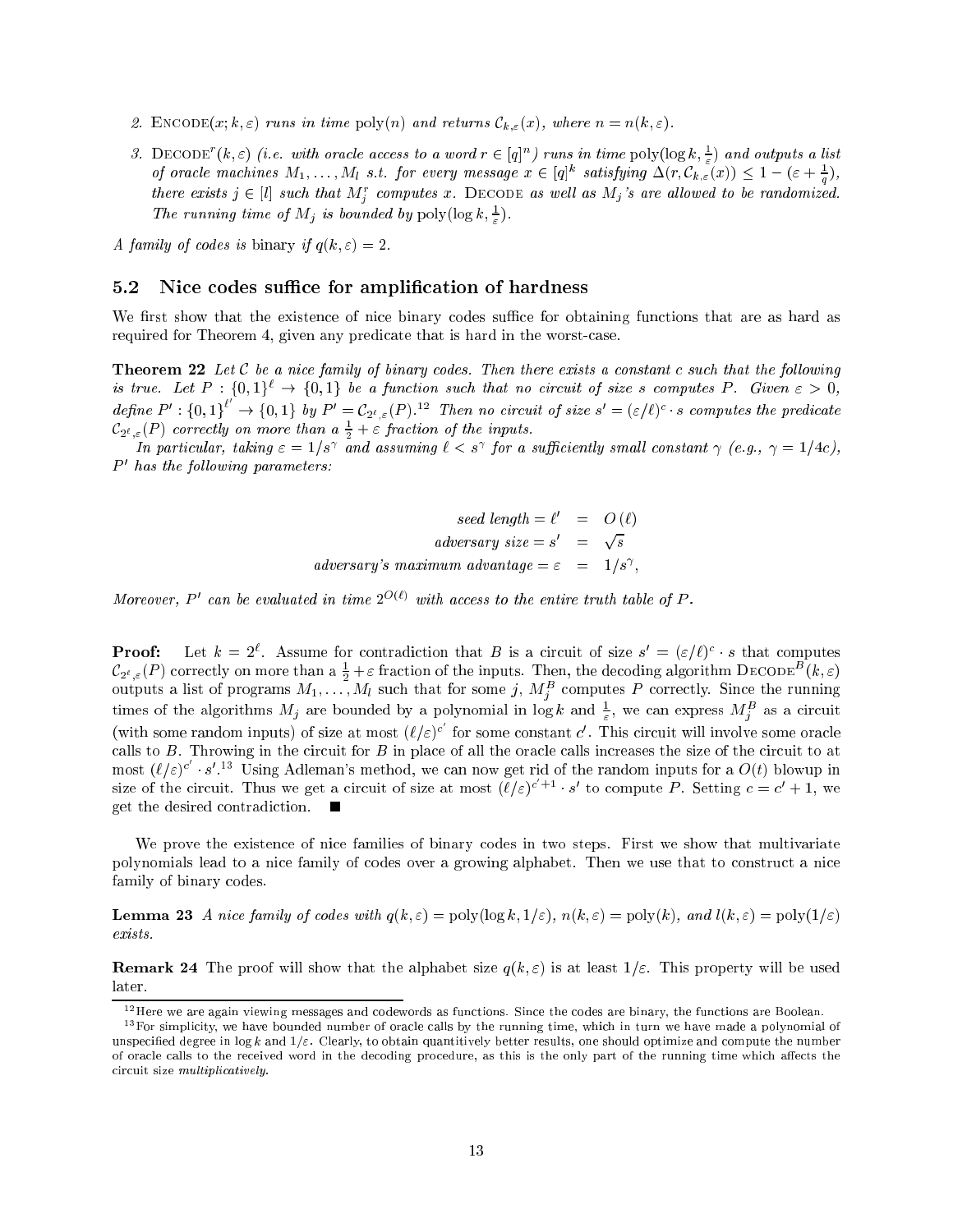The encoding scheme will interpret the message as the values of a multivariate polynomial on a Proof: specied subset of points. The encoding will be the evaluation of the polynomial at all inputs. Below, we specify the choice of the parameters:  $m$ , the number of variables,  $F$  , the held and  $H$  , where  $H^{m}$  is the subset of points where the polynomial is specied by the message.

Given  $\kappa, \varepsilon$ , we pick a field F of cardinality  $\Theta((\log|\kappa|/\varepsilon^*)$ ; and a subset  $H \subseteq F$  of cardinality max{log  $\kappa, 1/\varepsilon$ } and set  $m = (\log k)/(\log |H|)$ . We let  $q = |F|$  and associate the set [q] with F. Let  $b : |k| \to H^{\dots}$  be any injective map. To encode a string  $x \in F$  , we find a polynomial  $p : F$   $\rightarrow$  F of degree at most  $|H| = 1$  in each of the m variables satisfying  $\hat{p}(b(i)) = P(i)$  for every  $i \in [k]$ . (Such a function does exist and can be found easily. The function may be made unique by forcing  $p(z) = 0$  for all  $z \in H^{\frac{m}{2}} \setminus \max(e(\theta)).$  Letting  $n = |F|$  and associating  $|n|$  with  $F^{\sim}$ , the encoding of x is simply the polynomial function  $p : |n| \to F$ . Note that, with these settings,

$$
\log n = m \cdot \log |F| = \left(\frac{\log k}{\log |H|}\right) \cdot O(\log \log k + \log 1/\varepsilon) = O(\log k).
$$

since  $\log|H| > \max\{\log \log k, \log 1/\varepsilon\}$ . Thus  $n = \text{poly}(k)$ , as claimed.

The uniform constructibility and efficient encoding properties are standard. The decoding problem reduces to a "polynomial reconstruction" problem: Given oracle access to a function  $f : F^m \to F$ , (implicitly) find a list of all total degree  $a$  polynomials that agree with  $f$  on at least an  $\varepsilon + \frac{F}{|F|}$  fraction of the places. Arora and Sudan [AS97] give an efficient solution to this problem. In Theorem 26, we give a simpler algorithm and analysis with improved parameters. In particular, the theorem gives a solution to this problem provided " + 1=jF <sup>j</sup> c provided and the state of the state of definition of the some constant constant constant constant condition is satisfactor in the satisfactor is satisfactor in the satisfactor is satisfactor in the satisfactor in the satisfactor in the satisfactor is satisfact choice of parameters above. With our choice of parameters,

$$
d \leq m \cdot (|H| - 1) < \log k \cdot \left(\frac{|H|}{\log |H|}\right) = \log k \cdot \max\left\{\frac{\log k}{\log \log k}, \frac{1/\varepsilon}{\log(1/\varepsilon)}\right\},
$$

while  $|F| = \Theta(\log^+ \kappa/\varepsilon^*)$ , so the required condition is met. The solution produces a list of size  $\ell = \text{poly}(1/\varepsilon)$ , and thus the code  $C_{k,\varepsilon} : |q|^n \to |q|^n$  is an  $(\varepsilon, t)$ -error-correctible code.

To convert the codes constructed above into binary codes, we "concatenate" them with "Hadamard codes". The list decoding algorithm is extended using the fact that the Hadamard codes have efficient list decoders, due to a result of Goldreich and Levin [GL89]. For our purposes, even the brute-force algorithm (one that enumerates all codewords and outputs all that are close to the received word) is sufficient.

### **Lemma 25** There exists a nice family of binary codes with parameters  $n = poly(k/\varepsilon)$  and  $l = poly(1/\varepsilon)$

**Proof:** The encoding method is to concatenate the codes from Lemma 23 with Hadamard codes. Let  $\mathcal{C}$ be the code as given by Lemma  $25$ . We obtain a filte family of binary codes  $C$  as follows.

Given k and  $\varepsilon$ , we hist set  $\sigma = \varepsilon$  /4 and let  $(n, q, t)$  be the parameters of the code  $C_{k, \delta}$ . (In particular,  $q > 1/6$ ). Let  $t = |log_2 q|$ , and let  $b : |q| \rightarrow \{0, 1\}^c$  be any injective map. To encode a string  $x \in \{0, 1\}^c$ , we first encode it using  $C_{k,\varepsilon}$  to get  $y = C_{k,\delta}(x) \in |q|^{n}$ . Then we encode each coordinate of y as a 2-bit string, using the Hadamard code Had(), described next. For  $i \in [n]$ , let  $z = o(y(i))$ . For  $w \in \{0,1\}$ , the w-th coordinate of the encoding  $\text{Had}(z)$  is  $\langle w, z \rangle = \sum_{i=1}^t w(j)z(j) \pmod{2}$ , where  $z(j), w(j) \in \{0, 1\}$  are the coordinates of  $w$  and  $z$  viewed as vectors in  $\{0,1\}$  . Thus the concatenated encoding encodes a  $\kappa$ -bit vector x as an vector

$$
\text{Had}(b(y(1)))\text{Had}(b(y(2))) \qquad \text{Had}(b(y(n))), \qquad \text{where } y = \mathcal{C}_{k,\delta}(x) \in [q]^n.
$$

Clearly, the encoding is of length at most  $n' = n \cdot 2^t \leq n \cdot (2q) = \text{poly}(k, 1/\varepsilon)$  bits. It is also clear that the encoding for the concatenated code can be computed efficiently. We now describe its decoding.

The decoding proceeds using the usual paradigm for the decoding of concatenated codes. We first decode each symbol of the "inner" code, i.e., the Hadamard code; and then deocde the "outer code"; in each case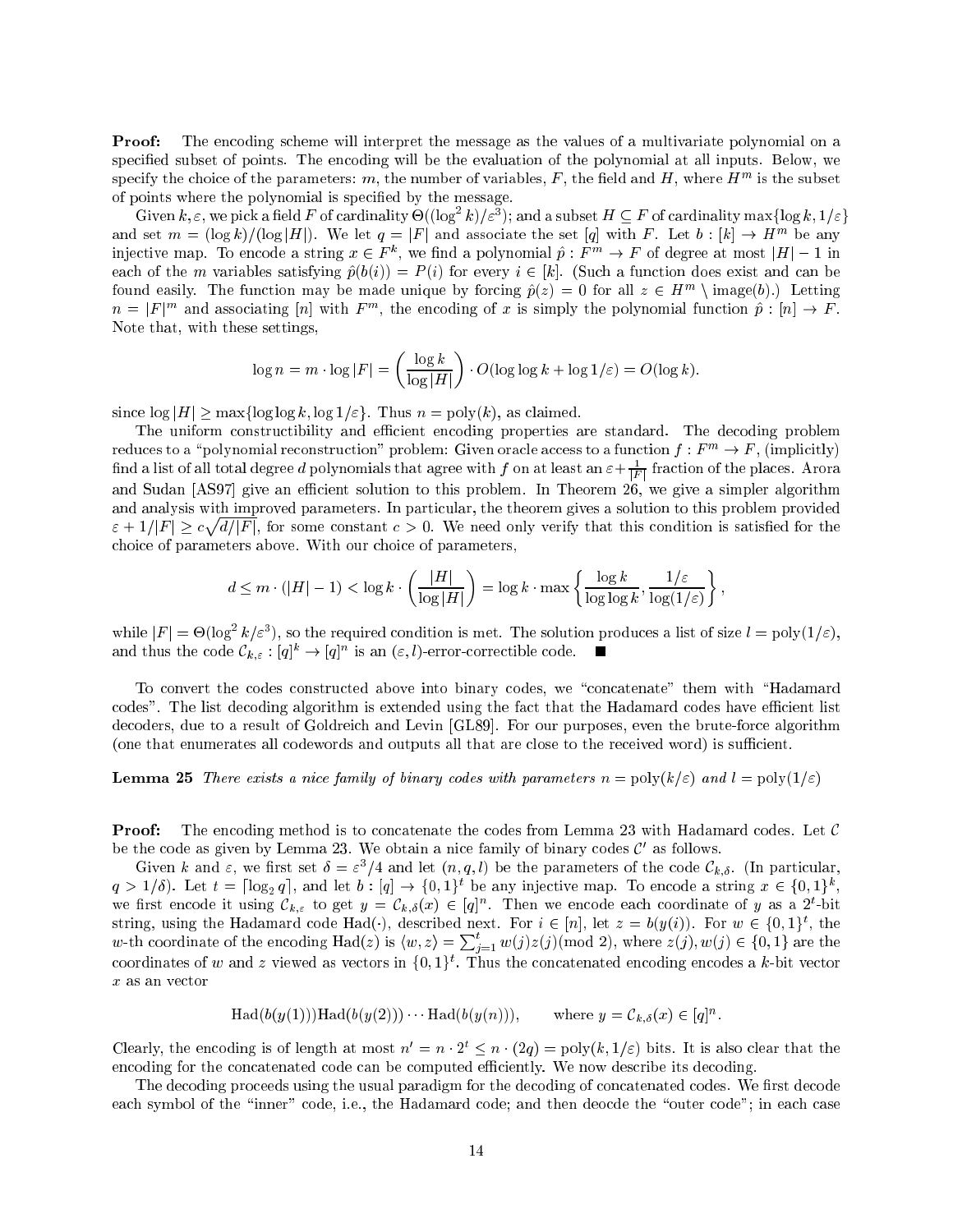we use the respective decoding algorithm. The details that need to be veried are: (1) We need to specify the decoding algorithm for the Hadamard code. (2) We have to implement the decoding paradigm with input/outputs being implicit. (3) While decoding the inner-code, we don't get unique answers but rather a list of codewords. We need a list-decoding version of the decoding procedure.

Given  $\kappa, \varepsilon$ , and an oracle for the received word  $r : [n] \times [2^r] \to \{0, 1\}$ , we implement oracles  $r_1, r_2, \ldots, r_{1/\varepsilon^2}$  :  $|n| \to |q|$  as follows. Given  $i \in |n|$ , we consider the oracle  $r|_i : |z| \to \{0,1\}$  given by  $r|_i(j) \equiv r(i,j)$ . We find a list of all elements  $\mathcal{N} \setminus H$  in that  $\mathcal{N}$  is a with right right. The right right right right right right right right right right right right right right right right right right right right right right right rig implementation takes  $O(q_{\perp}) = \text{poly}(\log \kappa, 1/\varepsilon)$  time. (A more eniclent solution to this problem would be to use an algorithm from  $[GL89]$  that runs in time poly $(t, 1/\varepsilon)$ .) It is well-known (see, for instance,  $[Gol95]$ ) that this list has at most  $1/\varepsilon^2$  elements. The oracle  $r_j'$ , on query i, outputs the j'th element of this list (after sorting them using some canonical order, such the lexicographic order). We then invoke the list decoding algorithm for  $C_{k,\delta}$  1/ $\varepsilon^-$  times, once for each  $r_j,$  and take the union of the fists obtained. Thus, the resulting  $\cdot$ ist is of length at most  $\ell^+(1/\varepsilon^-) = \text{poly}(1/\varepsilon)$ .

To analyze the correctness of our decoding algorithm, consider a message x such that  $c_{k,\varepsilon}(x)$  has  $\frac{1}{2} + \varepsilon$ agreement with r. Let  $y = C_{k,\delta}(x)$ . An application of Markov's inequality yields that for at least  $\varepsilon/2$  fraction of the indices  $i\in [n],$   $r|_i$  has at least  $1/2+\varepsilon/2$  agreement with Had( $\sigma(y(i))$ ), and therefore  $r|_i=r_j(i)$  for some ). Since there are only  $1/\varepsilon$  -choices for j, it follows by averaging that there exists a j0 such that  $r_{j_0}(i)=r|_i$ for at least a fraction  $(\varepsilon/2) \cdot \varepsilon^- = \varepsilon^-/2$  of the indices  $i \in [n]$ . Since  $1/q + \theta \leq 2\theta = \varepsilon^-/2$ , the list-decoding algorithm for  $\mathcal{C}_{k,\delta}$  will produce a list of upto  $l = \text{poly}(1/\varepsilon)$  oracles which includes x.

**Comparison with [IW97].** Theorem 22 and Lemma 25 provide sufficient hardness amplification to immediately apply the Nisan-Wigderson construction (Theorem 4) and obtain the main result of Impagliazzo and Wigderson [IW97]. Specifically, if  $P$  is a predicate in  $E$  which cannot be computed by circuits of size  $s = 2^{bt}$ , then P' given in Theorem 22 will also be in E, and circuits of size  $s' = 2^{t/(t)}$  will not be able to compute P' with advantage more than  $\varepsilon = 2^{-\Omega(\ell)}$ . Plugging such a predicate P' into Theorem 4 gives a pseudorandom generator whose seed length is logarithmic in its output length and security, and hence implies  $P = BPP$ .

In addition, our construction provides hardness amplication for other settings of parameters that improves over the hardness amplification of  $|1 \text{W97}|$ . Specifically, the input length of  $P$  is only a constant factor more than that of P (i.e.,  $\ell^+ = O(\ell)$ ), regardless of the security s. In contrast, hardness amplification of  $\mu$  we all produces a predicate with input length  $\Theta(t^-/10g\,s)$ , which is  $O(t)$  only if  $s = 2$  . To ee, however, that our construction does not remove the  $\Theta(t^-$  log s) overhead in seed length incurred when subsequently applying Theorem 4 to obtain a pseudorandom generator. Obtaining a construction of pseudorandom generators from hard predicates which increases seed length by only a constant factor for all values of the security s is still an open problem. Our result demonstrates that it suffices to solve this problem for very hard-onaverage predicates. A solution would have significant implications for the construction of extractors, via the connection between extractors and pseudorandom generators recently established by Trevisan [Tre99].

The derandomized XOR lemma of Impagliazzo and Wigderson does have an important advantage over our hardness amplication technique when one starts with a mildly hard predicate rather than a worst-case hard predicate. Specifically, if  $P: \{0,1\} \rightarrow \{0,1\}$  cannot be computed by small circuits on more than a  $1-\delta$ fraction of inputs, they obtain a hard-on-average predicate  $P$  -is computable in time poly( $\ell,1/\theta$ ) with oracle access to  $P$ . Our construction, on the other hand, does not take advantage of this mild hardness. Instead, we do a "global" encoding of P, just as if P were worst-case hard, to obtain a hard-on-average predicate  $P'$ computable in time  $\text{poly}(2^+)$  with oracle access to  $P$ . It would be interesting to see if mild hardness could be amplified "locally" as in [IW97] using techniques based on error-correcting codes.

#### $5.3$ List-decoding of multivariate polynomials

Recall that we wish to solve the following problem:

Given: An oracle  $f: F^m \to F$  and parameters  $d \in \mathbb{N}$  and  $\varepsilon \in \mathbb{R}$ .

Goal: Reconstruct (an implicit representation for) every polynomial that has  $\varepsilon$ -agreement with the function f. Specifically, construct randomized oracle machines  $M_1, \ldots, M_l$  such that for every polynomial p:  $F^m \to F$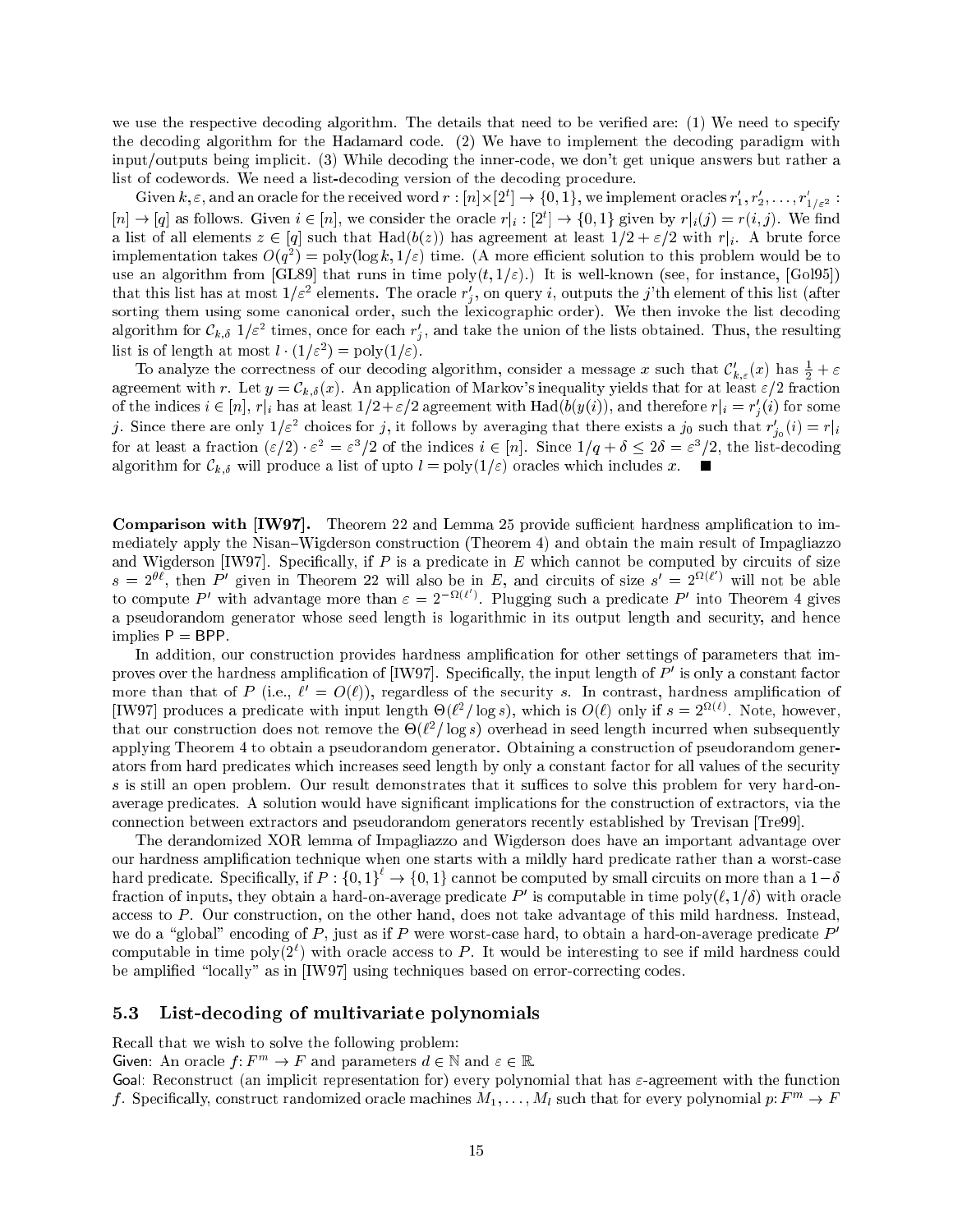of degree  $d$  that has (relative) agreement  $\varepsilon$  with  $f,$  there exists  $j \in [l]$  such that  $M^s_j$  computes  $p.$ 

We will be interested in the running time of the "reconstruction procedure", i.e., the time taken to generate the machines  $M_1, \ldots, M_k$ , as well as the running times of the machines  $M_1, \ldots, M_k$ .

Theorem 26 There exists a constant c such that the reconstruction problem above can be solved in time poly(md log jF j="), provided " > c provided and the state of the state of the d=jF j. Furthermore, the running time of the oracle machines of the oracle machines of the oracle machines  $\mu$ listed in the output is at most poly $(md \log |F|/\varepsilon)$ .

- Remark 27 1. This theorem is a strengthening of a theorem due to [AS97]. In particular, the lower bound on  $\varepsilon$  here is smaller than that of [AS97], who obtain an unspecified polynomial in  $a$  and  $\frac{F}{|F|}$ . Furthermore, our proof is simpler and in particular does not require "low-degree testing."
	- 2. The bound of  $\Omega(\sqrt{d/|F|})$  is within a constant factor of the bound for the univariate case. The constant c above is not optimized in this writeup. But our methods can push it down to any constant greater than 2. For the univariate case, this constant is 1. No inherent reason is known for the gap.

Fix an oracle  $f: F^m \to F$  and a degree d polynomial p:  $F^m \to F$  with  $\delta$  agreement with f. We observe that  $\mu$  suffices to reconstruct a (randomized) oracle machine  $m$  such that  $m$   $\epsilon$  has sufficiently high agreement with  $p$ . This is que to the existence of  $\,$  self-correctors – of polynomials [BF90, Lipe9, GLR+91, GS92]. Specifically, we use the following theorem:

**Theorem 28 ([GLR+91])** There exists a randomized oracle machine Corr taking as parameters integers d and  $m$  and a jield F such that on access to an randomized oracle M: F  $\rightarrow$  F with agreement  $\frac{1}{16}$  with some degree d polynomial p, Corr<sup>M</sup> computes p in time  $\text{poly}(d,m)$  provided  $|F| > 2(d+1)$ .

As in the algorithms of  $|{\tt D}{\tt F}$ 90, Lip $\circ$ 9, GLR+91], we use the properties of  $\lceil$  lines  $\lceil$  in the  $m$ -dimensional space  $\scriptstyle F$  m, denned below.

**Definition 29** The line through  $x, y \in F^m$ , denoted  $l_{x,y}$ , is the parametrized set of points  $\{l_{x,y}(t) = (1$  $t(x+y)$   $t \in F$  f. Given a function f:  $F \rightarrow F$ , f restricted to the time  $t_{x,y}$  is the function  $f|_{t_{x,y}}$ :  $F \rightarrow F$  $\mathcal{J}$  for  $\mathcal{J}$  , i.e.,  $\mathcal{J}$  ,  $\mathcal{J}$  ,  $\mathcal{J}$  ,  $\mathcal{J}$  ,  $\mathcal{J}$  ,  $\mathcal{J}$  ,  $\mathcal{J}$  ,  $\mathcal{J}$  ,  $\mathcal{J}$  ,  $\mathcal{J}$  ,  $\mathcal{J}$  ,  $\mathcal{J}$  ,  $\mathcal{J}$  ,  $\mathcal{J}$  ,  $\mathcal{J}$  ,  $\mathcal{J}$  ,  $\mathcal{J}$  ,  $\mathcal$ 

Notice that if  $f$  is a polynomial of total degree  $\beta$  is a unit  $f(x,y$  ( ) is a university  $p$  is also degree at most d. Our strategy, to reconstruct the value of p at a point x, is to look at a random line going through x. On this line  $p$  turns into a univariate polynomial. Furthermore, the random line through the randomly chosen point x is a  $\beta$  pairwise independent collection of points from F m. Thus p and f will have agreement close to  $\delta$  on this line as well. Thus the goal of finding  $p(x)$  "reduces" to the goal of reconstructing p restricted to this line, i.e., a univariate reconstruction problem, a problem that has been addressed in [ALRS92, Sud97, GS98]. In particular, we use the following theorem.

**Theorem 30** ([Sud97]) Given a sequence of n aistinct pairs  $\{(t_i, v_i)\}_{i=1}^{\infty}$ ,  $t_i, v_i \in F$  and integer parameters d, k, a list of all polynomials  $g_1, \ldots, g_l$  satisfying  $|\{i \in \{1, \ldots, n\} | g_j(t_i) = v_i\}| \geq k$ , can be reconstructed in time positive polygraphy  $\mathbb{F}$  ,  $\mathbb{F}$  is the set of  $\mathbb{F}$  $\sqrt{2dn}$ . Furthermore  $l < \frac{2n}{h}$ .

We describe a family of reconstruction procedures,  $\{M_{z,a}\}_{z\in F^m, a\in F}$ , that will be used to construct the machines  $M_1, \ldots, M_k$ . To gain some intuition into the procedure below, it may be helpful to consider only the machines  $M_{z,p(z)}$ . The machines take as parameters a positive real number  $\varepsilon$ , integers d and m, and a field  $F$ .

- $M_{z,a}(x)$ :
	- 1. (Explicitly) find a list of distinct (univariate) polynomials  $g_1, \ldots, g_l$  such that this list includes all polynomials that have agreement at least "=2 with f <sup>j</sup> lz;x and does not include any polynomial with agreement less than  $\varepsilon/4$ .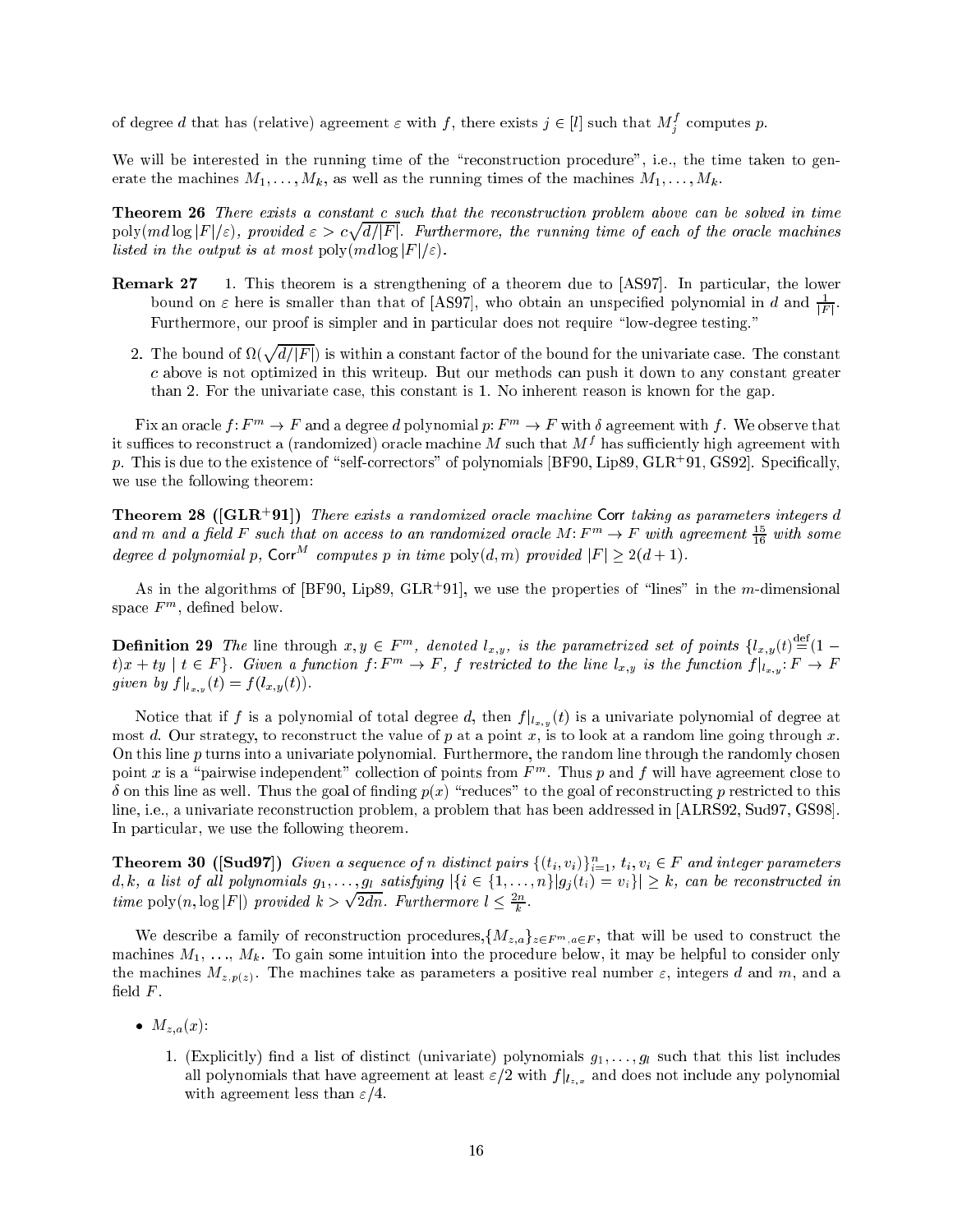- 2. If there exists a unique index  $i \in \{1, \ldots, l\}$  such that  $g_i(0) = a$ , then output  $g_i(1)$ , else output anything.
- **Remark 31** 1. Step 1 above can be computed in time polynomial in  $1/\varepsilon$ ,  $\log|F|$  and d as follows: If F is small enough, then we let  $t_1, \ldots, t_n$  be all the elements of F and invoke Theorem 30 on the set  $\{(t_i, f(t_{z,x}(t_i)))\}_{i=1}^{\infty}$  with  $\kappa = \varepsilon n/2$ . (Note that  $\kappa >$ provide a series of the contract of the contract of the contract of the contract of the contract of the contract of the contract of the contract of the contract of the contract of the contract of the contract of the contra  $2d$ n as  $2d$ n as  $2d$ n as  $2d$ n as  $2d$ n as  $2d$ n as  $2d$ n as  $2d$ n as  $2d$ n as  $2d$ n as  $2d$ n as  $2d$ n as  $2d$ n as  $2d$ n as  $2d$ n as  $2d$ n as  $2d$ n as  $2d$ n as  $2d$ n as  $2d$ n as  $2d$ n as  $2d$ n as  $2d$ n as  $2d$ n as  $2d$ n provided and the state of the state of the  $\cdots$  j, and it is the internal internal internal internal internal internal internal internal internal internal internal internal internal internal internal internal internal internal internal internal internal internal by hypothesis.) If F is too large to do this, then set  $n = poly(d/\varepsilon)$  and pick  $t_1, \ldots, t_n$  distinct at random from F and then invoking Theorem 30 on the set  $\{(t_i, J(t_{z,x}(t_i)))\}_{i=1}^{\infty}$  with  $\kappa = \varepsilon n/4$ . Since there are at most 4=" polynomials with agreement at least "=2 with f <sup>j</sup> lz;x (by the \furthermore" part of Theorem 30), the choice of  $n$  guarantees that with high probability, all of these polynomials agree with  $f|_{l_{z,x}}$  on at least  $\varepsilon n/4$  of the  $t_i$ 's. As the choice of n also guarantees that  $k = \frac{\varepsilon n}{4} > \sqrt{2}$ 2dn, Theorem 30 yields a list containing all polynomials with agreement at least  $\varepsilon/2$ . Now, we wish to discard all polynomials with agreement less than  $\varepsilon/4$  — this can be accomplished by comparing each polynomial g obtained with f <sup>j</sup> lz;x on <sup>a</sup> random sample of poly(1=") points from <sup>F</sup> and discarding it if it has agreement smaller than  $\varepsilon/3$  on this sample.
	- 2. The number of polynomials output in Step 1 above is at most  $8/\varepsilon$  (by the "furthermore" part of Theorem 30.)

To shed some light on the steps above: We expect that  $p|_{l_{z,x}}$  is one of the  $g_i$ 's returned in Step (1) above. In Step (2) we try to find out which  $g_i$  to use by checking to see if there is a unique one which has  $g_i(0) = a$ (recall that  $\Gamma$  is  $x$  ), and if  $\Gamma$  if so we use the polynomial to output  $\Gamma$  (x)  $\Gamma$  is  $x$  ),  $\Gamma$  is  $y$ intuition is made precise in the Section 5.4. We now finish the description of the reconstruction procedure.

- Reconstruction algorithm.
	- Repeat the following  $O(\log(1/\varepsilon))$  several times:
		- 1. FICK  $z \in F$  at random.
		- $\Delta$ . Pick  $y \in F$  at random.
		- 3. Find a list of univariate polynomials  $h_1, \ldots, h_l$  including all polynomials with agreement at least  $\varepsilon/2$  with  $f\|_{l_{z,y}}$  .
		- 4. For every polynomial  $h_j$ , include the oracle machine Corr $^{M_{z,h_j(0)}}$  in the output list.

### 5.4 Analysis of the polynomial reconstruction procedure

Now we show that the reconstruction algorithm runs in time run in time poly( $\rightleftharpoons$  log  $|F|$ ) and outputs a " list of oracles that includes one for every polynomial p that has " agreement with f . Theorem 26 follows immediately.

The claim about the running time is easily verified. To analyze the correctness, it suffices to show that in any iteration of Steps 1-4 in Reconstruction Algorithm, an oracle computing  $p$  is part of the output with, say, constant probability for any fixed polynomial p of degree d that has  $\varepsilon$  agreement with f. We show this in two parts. First we argue that for most choices of z,  $M_{z,p(z)}$  is an oracle that computes p on 15/16 of all inputs (and thus  $\text{Corr}^{M_{z,p(z)}}$  computes p everywhere). Then we show that for most pairs  $(z, y)$ , there exists j s.t. the polynomial  $h_j$  reconstructed in Step 3 satisfies  $h_j(0) = p(z)$ .

Lemma 32 There exists a constant c s.t. for every d, F , " satisfying 1 " c provided and the state of the state of the  $\cdots$  j=  $\cdots$  , it is the case that

$$
\Pr_{x} \left[ M_{z,p(z)}(x) = p(x) \right] \ge 15/16,
$$

with provability at least  $\frac{1}{2}$  over the random choice of  $z \in F^m$ ,

**Proof:** We first argue that when both x and z are picked at random, certain bad events are unlikely to happen. The next two claims describe these bad events and upper bound their probability.

 $14$ This is done as in Remark 31, though here we do not care if the list contains extra polynomials with low agreement.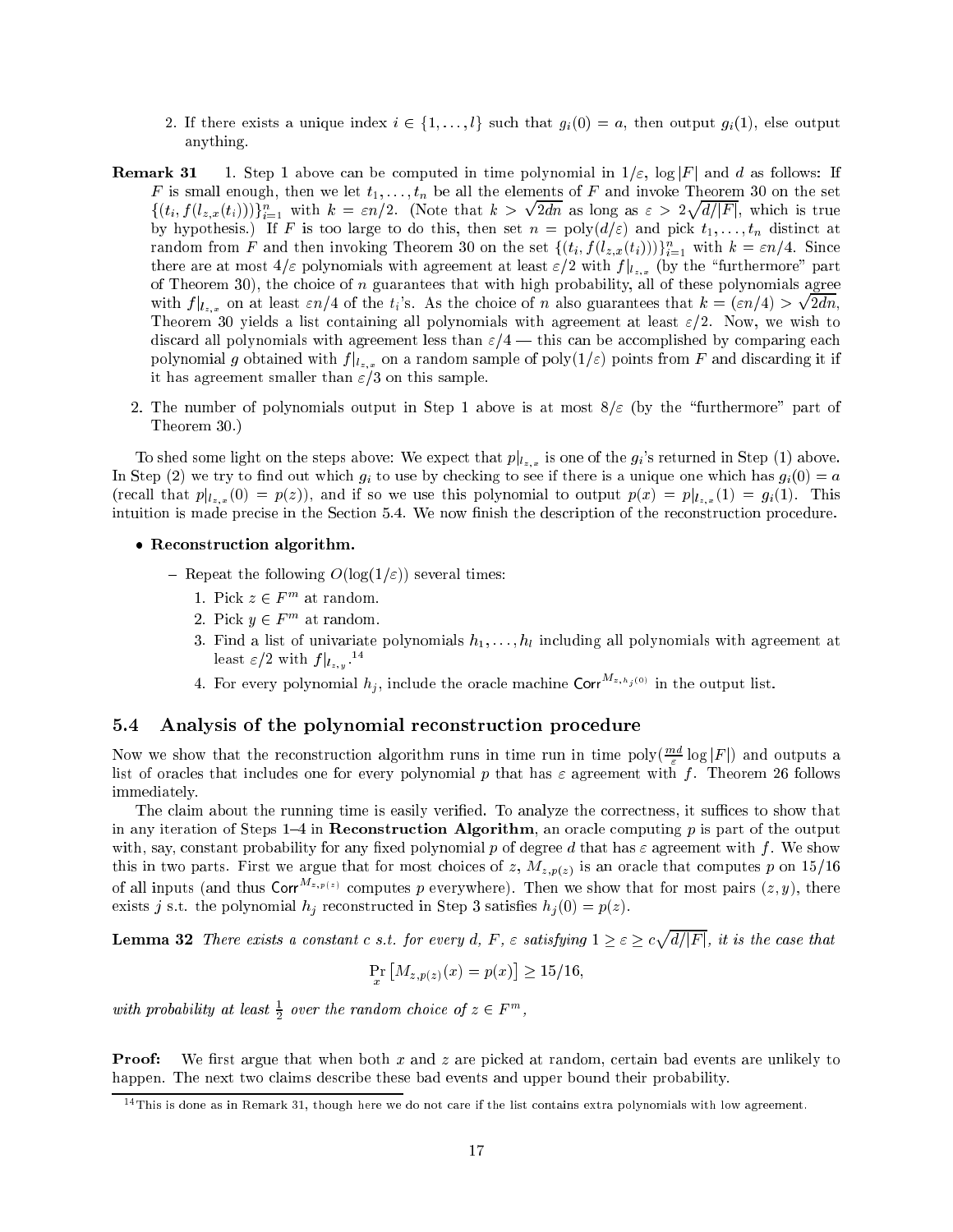Claim 33 If  $\varepsilon > 16\sqrt{1/|F|}$ , then

$$
\Pr_{x,z} [\nexists i \in [l] \; s.t. \; g_i = p|_{l_{z,x}}] \leq 1/64.
$$

 $\Gamma$  is a conomial polynomial polynomial polynomial phase that polynomial parameters is that polynomial polynomial problem in the case of  $\Gamma$  and for  $\Gamma$ do not have  $\varepsilon/2$  agreement on the line  $l_{z,x}$ . But the line is a pairwise independent collection of  $|F|$  points in  $r$  m. The quantity of interest then is the probability that a random variable with expectation  $\varepsilon$  attains an average of at most  $\varepsilon/2$  on  $|F|$  samples. Using Chebychev's inequality, this probability may be bounded by  $\sqrt{\varepsilon F}$   $\geq \frac{16^2}{16^2}$   $\geq \frac{1}{64}$ .

Claim 34 If  $\varepsilon > 32\sqrt{d/|F|}$ , then

$$
\Pr_{x,z} [\exists j \in [l] \ s.t. \ g_j \neq p|_{l_{z,x}} \ and \ p|_{l_{z,x}}(0) = g_j(0)] \leq \frac{l}{|F|} \leq 1/64.
$$

**Proof:** For convenience in this argument, assume that  $M_{z,p(z)}$  finds all polynomials of agreement at least  $\sim$   $\mu$  is the function compact  $\mu$  and is clearly the worst case for the compact case for the claim. Now, instead of picking x and z at random and then letting  $g_1, \ldots, g_l$  be all degree d polynomials with  $\varepsilon/4$  agreement with  $f\vert l_{z,x},$  we first pick  $z$  ,  $x$  -independently and unflormly at random from  $F$  "; and let  $g_1,\ldots,g_p$  be all univariate degree diplomatic with  $\frac{1}{2}$  and  $\frac{1}{2}$  . We now pick the normalization of  $\frac{1}{2}$  uniformly distinct elements to  $\frac{1}{2}$ from F and let  $z = \iota_{z',x'}(t_1)$  and  $x = \iota_{z',x'}(t_2)$ . Notice that we can express  $z = \iota_{z,x}((t_2 - t_1)^{1-\epsilon}t_2)$  and  $x^0 = t_{z,x}((t_2 - t_1)^{-1} \cdot (t_2 - 1))$ . Thus the lines  $t_{z,x}$  and  $t_{z',x'}$  contain the same set of points and thus the polynomials  $g_i(t) \equiv g'_i(t_2+t \cdot (t_1-t_2))$  are exactly the set of polynomials with  $\varepsilon/4$  agreement with  $f|_{t_{z,x}}$ . Thus the event  $\|p\|_{L_x,x} \neq g_j$  and  $p\|_{L_x,x}(0) = g_j(0)$  is equivalent to the event  $\|p\|_{L_x^r,x'} \neq g_j$  and  $p\|_{L_x^r,x'}$   $(t_1) = g_j(t_1)$ , where  $t_1$  is being chosen at random. This probability is at most  $\frac{r}{|F|}$  for any fixed  $j$  and thus the probability that there exists a j s.t  $p|_{l_{x',z'}}(t_1) = g'_j(t_1)$  is at most  $l \cdot \frac{d}{|F|}$ . From  $l \leq \frac{8}{\varepsilon}$  and  $1 \geq \varepsilon \geq 32\sqrt{d/|F|}$ , the claim follows.

Discounting for the two possible bad events considered in Claims 33 and 34, we find that with probability at least  $1-\frac{1}{32}$ , there exists a polynomial  $g_i$  returned in Step 1 of  $M_{z,p(z)}$  such that  $g_i=p_{|l_{z,x}}$ ; furthermore, this is the unique polynomial such that gi(0) = pj lz;x (0) <sup>=</sup> p(z). Thus the output is gi(1) <sup>=</sup> pj lz;x (1) <sup>=</sup> p(x).

Thus with probability at least 31/32, we find that for a random pair  $(z, x)$ ,  $M_{z,p(z)}$  computes  $p(x)$ . An application of Markov's inequality now yields the desired result.  $\sim$ 

**Lemma 35** With provavility at least  $1 - \frac{1}{64}$ , one of the polynomials reconstructed in any one execution of Step 3 of Reconstruction Algorithm is  $p|_{l_{z,y}}$ ; and thus one of the oracles created in Step 4 is Corr<sup>M<sub>2, p(2)</sub>,</sup> provided  $|F|$  is large enough.

 $P$  is a in the claim 33 we argue that  $p$  and  $j$  in the line line line large that is and the line large  $p$  is  $y$  is one of the polynomials output in this step. Thus one of the oracles created is Corr<sup>m</sup><sup>2,a</sup> for  $a = p|_{l_{z,y}}(0) = p(z)$ .  $\blacksquare$ 

**Proof of Theorem 26:** Fix any degree d polynomial p with  $\varepsilon$  agreement with f. Combining Lemmas 32 and 35 we find that with probability  $31/64$ , one of the oracles output by the reconstruction algorithm is Corr<sup>M<sub>z;p(z)</sub>; and z is such that  $M_{z,p(z)}$  computes  $p(x)$  for at least 15/16 fraction of x's in  $F<sup>m</sup>$ ; and thus (by</sup> Theorem 28) Corr<sup> $M_{z,p(z)}$ </sup> computes p on every input.

Repeating the loop  $O(\log \epsilon)$  times ensures that every polynomial  $p$  with  $\varepsilon$  agreement with  $f$  is included in the output with high probability, using the well-known bound that there are only O(1=") such polynomials (cf., [GRS98, Theorem 17]).  $\blacksquare$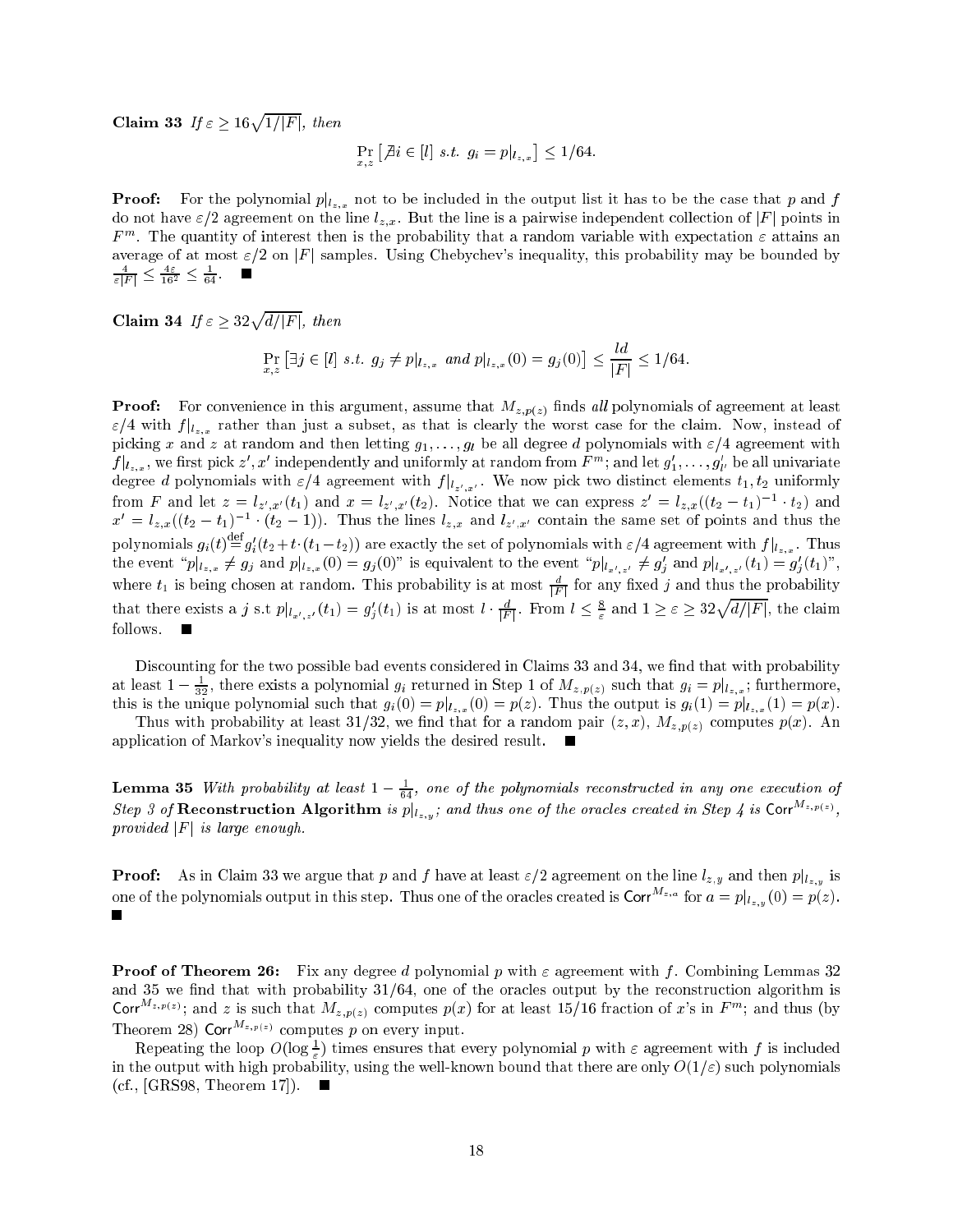# Acknowledgments

We thank Oded Goldreich, Amnon Ta-Shma, and Avi Wigderson for clarifying discussions and pointing us to some related work.

# References

- [ACR97] Alexander Andreev, Andrea Clementi, and José Rolim. Worst-case hardness suffices for derandomization: a new method for hardness-randomness trade-offs. In Proceedings of  $ICALP'$ 97, pages 177-187. LNC 1256S, Springer-Verlag, 1997.
- [ALRS92] Sigal Ar, Richard J. Lipton, Ronitt Rubinfeld, and Madhu Sudan. Reconstructing algebraic functions from mixed data. In 33rd Annual Symposium on Foundations of Computer Science, pages 503-512, Pittsburgh, Pennsylvania, 24-27 October 1992. IEEE.
- [AS97] Sanjeev Arora and Madhu Sudan. Improved low degree testing and its applications. In Proceedings of the Twenty-Ninth Annual ACM Symposium on Theory of Computing, pages  $485-495$ , El Paso, Texas, 4-6 May 1997.
- [AK97] V. Arvind and J. Köbler. On resource-bounded measure and pseudorandomness. In Proceedings of the 17th Conference on Foundations of Software Technology and Theoretical Computer Science, pages 235-249. LNCS 1346, Springer-Verlag, 1997.
- [BFNW93] László Babai, Lance Fortnow, Noam Nisan, and Avi Wigderson. BPP has subexponential time simulations unless EXPTIME has publishable proofs. Computational Complexity,  $3(4):307-318$ , 1993.
- [BF90] Donald Beaver and Joan Feigenbaum. Hiding instances in multioracle queries. In 7th Annual Symposium on Theoretical Aspects of Computer Science, volume 415 of Lecture Notes in Computer Science, pages 37-48, Rouen, France, 22-24 February 1990. Springer.
- [BBR85] Charles H. Bennett, Gilles Brassard, and Jean-Marc Robert. How to reduce your enemy's information (extended abstract). In Hugh C. Williams, editor,  $Advances$  in Cryptology- $CRYPTO$  '85, volume 218 of Lecture Notes in Computer Science, pages  $468-476$ . Springer-Verlag, 1986, 18-22 August 1985.
- [BM84] Manuel Blum and Silvio Micali. How to generate cryptographically strong sequences of pseudorandom bits. SIAM Journal on Computing,  $13(4):850-864$ , November 1984.
- [CPS99] Jin-Yi Cai, A. Pavan, and D. Sivakumar. On the hardness of the permanent. In 16th International Symposium on Theoretical Aspects of Computer Science, Lecture Notes in Computer Science, Trier, Germany, March 4-6 1999. Springer-Verlag. To appear.
- [CG89] Benny Chor and Oded Goldreich. On the power of two-point based sampling. Journal of  $Complexity, 5(1):96–106, March 1989.$
- [CGH+ 85] Benny Chor, Oded Goldreich, Johan Hastad, Joel Friedman, Steven Rudich, and Roman Smolensky. The bit extraction problem or t-resilient functions (preliminary version). In 26th Annual Symposium on Foundations of Computer Science, pages  $396{-}407$ , Portland, Oregon,  $21{-}23$  October 1985. IEEE.
- [CW89] Aviad Cohen and Avi Wigderson. Dispersers, deterministic amplication, and weak random sources (extended abstract). In 30th Annual Symposium on Foundations of Computer Science, pages 14{19, Research Triangle Park, North Carolina, 30 October{1 November 1989. IEEE.
- [CT91] Thomas M. Cover and Joy A. Thomas. Elements of Information Theory. Wiley Series in Telecommunications. John Wiley & Sons, Inc., 2nd edition, 1991.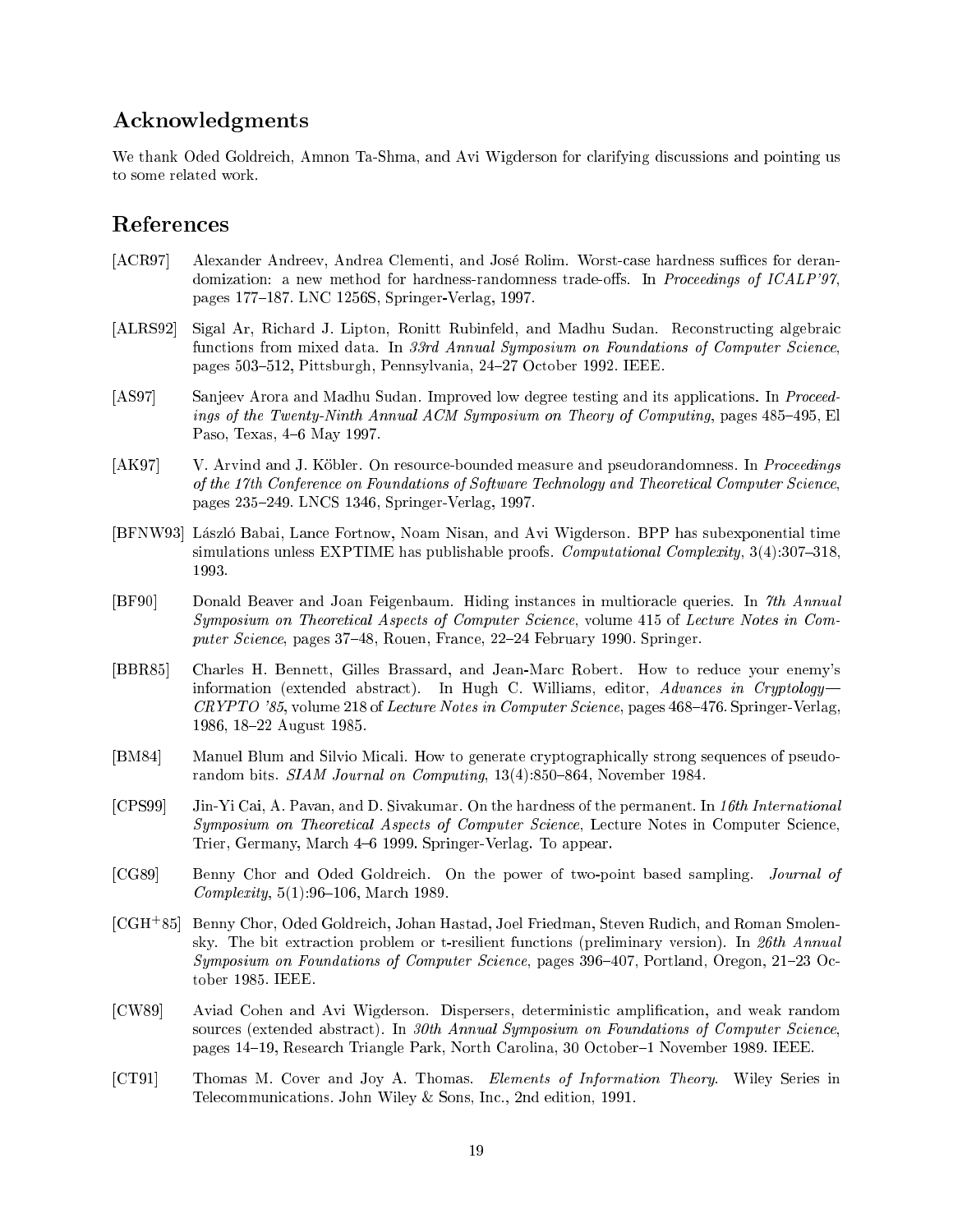- [FL96] Uriel Feige and Carsten Lund. On the hardness of computing the permanent of random matrices.  $Computational$   $Complexity$ ,  $6(2):101–132$ , 1996.
- [FF93] Joan Feigenbaum and Lance Fortnow. Random-self-reducibility of complete sets. SIAM Journal on *Computing*, 22(5):994-1005, October 1993.
- [Fri92] Joel Friedman. On the bit extraction problem. In 33rd Annual Symposium on Foundations of Computer Science, pages 314-319, Pittsburgh, Pennsylvania, 24-27 October 1992. IEEE.
- $[GLR+91]$ 91] Peter Gemmell, Richard Lipton, Ronitt Rubinfeld, Madhu Sudan, and Avi Wigderson. Selftesting/correcting for polynomials and for approximate functions. In Proceedings of the Twenty Third Annual ACM Symposium on Theory of Computing, pages  $32-42$ , New Orleans, Louisiana, 6{8 May 1991.
- [GS92] Peter Gemmell and Madhu Sudan. Highly resilient correctors for polynomials. Information Processing Letters, 43(4):169-174, 28 September 1992.
- [Gol95] Oded Goldreich. Foundations of Cryptography (Fragments of a Book). Weizmann Institute of Science, 1995. Available, along with revised version 1/98, from http:// www.wisdom.weizmann.ac.il/~oded.
- [Gol97] Oded Goldreich. A computational perspective on sampling (survey). Available from http:// www.wisdom.weizmann.ac.il/~oded/, May 1997.
- [Gol98] Oded Goldreich. Modern Cryptography, Probabilistic Proofs and Pseudorandomness, June 1998. To be published by Springer.
- [GGM86] Oded Goldreich, Shafi Goldwasser, and Silvio Micali. How to construct random functions. Journal of the  $ACM$ , 33(4):792-807, October 1986.
- [GL89] Oded Goldreich and Leonid A. Levin. A hard-core predicate for all one-way functions. In Proceedings of the Twenty First Annual ACM Symposium on Theory of Computing, pages 25– 32, Seattle, Washington, 15-17 May 1989.
- [GNW95] Oded Goldreich, Noam Nisan, and Avi Wigderson. On Yao's XOR lemma. Technical Report TR95-050, Electronic Colloquium on Computational Complexity, March 1995. http:// www.eccc.uni-trier.de/eccc.
- [GRS98] Oded Goldreich, Ronitt Rubinfeld, and Madhu Sudan. Learning polynomials with queries the highly noisy case. Technical Report TR98-060, Electronic Colloquium on Computational Complexity, 1998. Preliminary version in FOCS `95.
- [GM84] Shafi Goldwasser and Silvio Micali. Probabilistic encryption. Journal of Computer and System Sciences, 28(2):270-299, April 1984.
- [GS98] Venkatesan Guruswami and Madhu Sudan. Improved decoding of Reed-Solomon and algebraicgeometric codes. Technical Report 98-043, Electronic Colloquium on Computational Complexity, 1998. Preliminary version in FOCS `98.
- [HILL98] J. Hastad, R. Impagliazzo, L. Levin, and M. Luby. A pseudorandom generator from any one-way function. To appear in SIAM J. on Computing, 1998.
- [Imp95] Russell Impagliazzo. Hard-core distributions for somewhat hard problems. In 36th Annual  $Sumposing on Foundations of Computer Science, pages 538–545, Milwaukee, Wisconsin,  $23–25$$ October 1995. IEEE.
- [IW97] Russell Impagliazzo and Avi Wigderson.  $P = BPP$  if E requires exponential circuits: Derandomizing the XOR lemma. In *Proceedings of the Twenty-Ninth Annual ACM Symposium on* Theory of Computing, pages  $220-229$ , El Paso, Texas,  $4-6$  May 1997.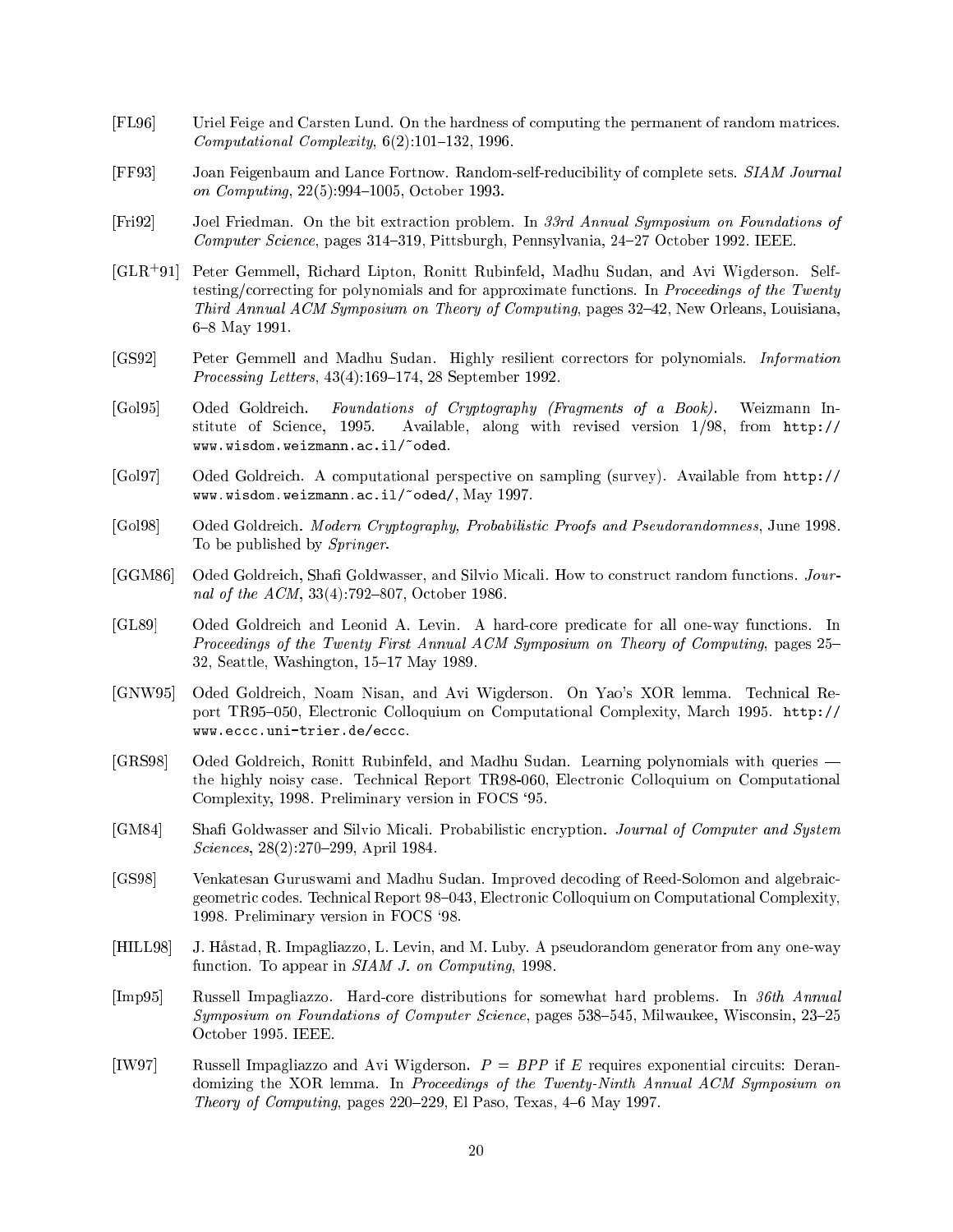- [IW98] Russell Impagliazzo and Avi Wigderson. Randomness vs. time: De-randomization under a uniform assumption. In 36th Annual Symposium on Foundations of Computer Science, Palo Alto, CA, November 8-11 1998. IEEE.
- [KvM98] Adam Klivans and Dieter van Melkebeek. Graph nonisomorphism has subexponential size proofs unless the polynomial-time hierarchy collapses. Technical Report TR-98-12, University of Chicago, Department of Computer Science, December 1998. Extended abstract in these proceedings.
- [KS98] S. Ravi Kumar and D. Sivakumar. Personal communication, October 1998.
- [Lip89] Richard Lipton. New directions in testing. In Proceedings of DIMACS Workshop on Distributed Computing and Cryptography, 1989.
- [NW94] Noam Nisan and Avi Wigderson. Hardness vs randomness. Journal of Computer and System Sciences, 49(2):149-167, October 1994.
- [NZ96] Noam Nisan and David Zuckerman. Randomness is linear in space. *Journal of Computer and* System Sciences,  $52(1):43-52$ , February 1996.
- [RR97] Alexander A. Razborov and Steven Rudich. Natural proofs. Journal of Computer and System Sciences,  $55(1):24-35$ , August 1997.
- [Sud97] Madhu Sudan. Decoding of Reed Solomon codes beyond the error-correction bound. Journal of  $Complexity, 13(1):180–193, March 1997.$
- [STV98] Madhu Sudan, Luca Trevisan, and Salil Vadhan. Pseudorandom generators without the XOR lemma. Technical Report TR98-074, Electronic Colloquium on Computational Complexity, December 1998. http://www.eccc.uni-trier.de/eccc.
- [STV99a] Madhu Sudan, Luca Trevisan, and Salil Vadhan. Pseudorandom generators without the XOR lemma [extended abstract]. In Proceedings of the Thirty-First Annual ACM Symposium on the Theory of Computing, pages  $537-546$ , Atlanta, Georgia,  $1-4$  May 1999.
- [STV99b] Madhu Sudan, Luca Trevisan, and Salil Vadhan. Pseudorandom generators without the XOR lemma [abstract]. In Proceedings of the Fourteenth Annual IEEE Conference on Computational Complexity, page 4, Atlanta, GA, May 1999.
- [Tre98] Luca Trevisan. Constructions of near-optimal extractors using pseudo-random generators. Technical Report TR98-055, Electronic Colloquium on Computational Complexity, 1998. Extended abstract in these proceedings.
- [Tre99] Luca Trevisan. Constructions of near-optimal extractors using pseudo-random generators. In Proceedings of the Thirty-First Annual ACM Symposium on the Theory of Computing, pages 141-148, Atlanta, Georgia, 1-4 May 1999.
- [Val84] Leslie G. Valiant. A theory of the learnable. Communications of the  $ACM$ ,  $27(11):1134-1142$ , 1984.
- [Vaz85] Umesh V. Vazirani. Towards a strong communication complexity theory or generating quasirandom sequences from two communicating slightly-random sources (extended abstract). In Proceedings of the Seventeenth Annual ACM Symposium on Theory of Computing, pages 366-378, Providence, Rhode Island, 6-8 May 1985.
- [Wig98] Avi Wigderson. Personal communication, October 1998.
- [Yao82] Andrew C. Yao. Theory and applications of trapdoor functions (extended abstract). In 23rd Annual Symposium on Foundations of Computer Science, pages  $80-91$ , Chicago, Illinois, 3-5 November 1982. IEEE.